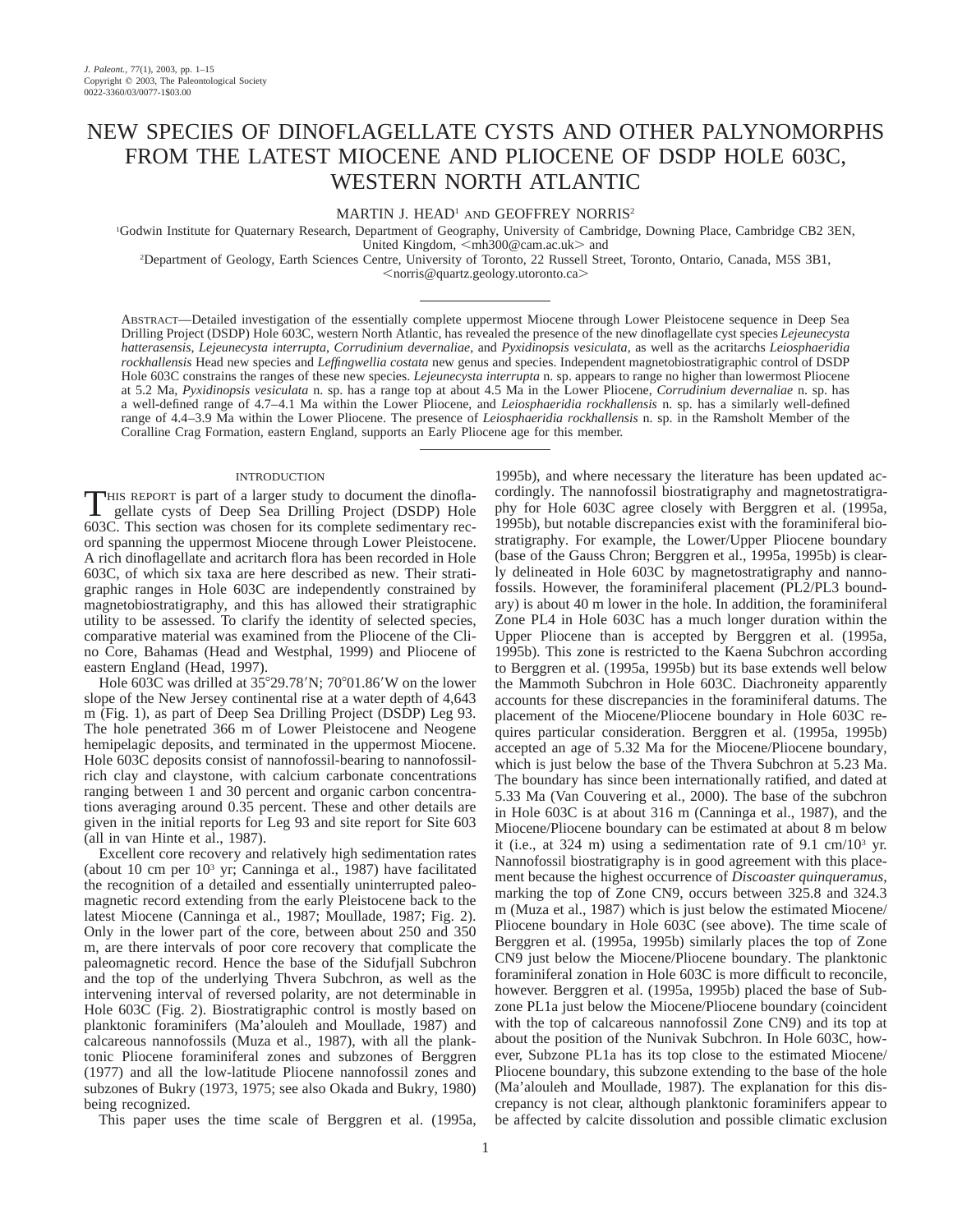$\rightarrow$ 



FIGURE *1*—Location and bathymetry of DSDP Site 603, western North Atlantic.

in the bottom part of Hole 603C (Ma'alouleh and Moullade, 1987).

## MATERIALS AND METHODS

*Materials*.--Fifty-seven samples, predominantly greenish or grayish clay or claystone, were analyzed from the entire interval recovered in DSDP Hole 603C (Fig. 2), representing about two samples per core. This was accomplished by re-examining microscope slides used by Kolev (1993) for his preliminary investigation of the dinoflagellates and acritarchs. Microscope slides from the study by Head (1997) of the mid-Pliocene Coralline Crag Formation of eastern England were re-examined for specimens of *Leiosphaeridia rockhallensis* Head n. sp., and microscope slides from the study by Head and Westphal (1999) of the Pliocene in the Clino Core, Bahamas were re-examined for specimens of *Leffingwellia* n. gen.

*Methods*.—For DSDP Hole 603C, a single 10 cc plug was collected for each sample. Samples were first cleaned of adherent drilling slurry, dried and weighed (13–18 g), and two *Lycopodium*

FIGURE *2*—Stratigraphic ranges of taxa discussed herein for DSDP Hole 603C as shown by actual counts. Taxa recorded during continued searching of slides for rare occurrences (i.e., after counting was completed) are indicated by a cross  $(+)$ . The recognition of planktonic foraminiferal zones is from Ma'alouleh and Moullade (1987) using the zonal scheme of Berggren (1973, 1977), the nannofossil zones from Muza et al. (1987) using the zonal scheme of Bukry (1973, 1975) and Okada and Bukry (1980), and the magnetostratigraphy from Canninga et al. (1987) and Moullade (1987). Magnetic polarity subchrons are abbreviated as follows: Olduvai = OLD, Kaena = K, Mammoth = M, Cochiti = C, Nunivak = N, Sidufjall = Sidu, and Thvera = THV. The Thvera and Sidufjall subchrons and intervening reversed polarity subchron are not separately distinguishable owing to an absence of data caused by gaps in core recovery. Ages of subchron boundaries are from Berggren et al. (1995a, 1995b). Normal polarity intervals are in black.

| EPOCH/AGE                                                                               | Planktonic foraminifers | Nannofossils       | CHRON                 | SUBCHRON    |                                              | SAMPLE (core, section, interval in cm)          | Depth below sea floor (in m) | Dinoflagellate cysts | Lejeunecysta cinctoria | Lejeunecysta interrupta n. sp. | Pyxidinopsis vesiculata n. sp. | Lejeunecysta hatterasensis n. sp. | Corrudinium devernatiae n. sp. | TOTAL DINOFLAGELLATES | Marine incertae sedis | Leiosphaeridia rockhallensis Head n. sp. | Leffingwellia costata n. gen and sp. | Lycopodium spores (spike) | Sample dry weight (in g) |
|-----------------------------------------------------------------------------------------|-------------------------|--------------------|-----------------------|-------------|----------------------------------------------|-------------------------------------------------|------------------------------|----------------------|------------------------|--------------------------------|--------------------------------|-----------------------------------|--------------------------------|-----------------------|-----------------------|------------------------------------------|--------------------------------------|---------------------------|--------------------------|
| P L E<br>цj                                                                             | م                       | H. selli           | ⋖<br>MATUYAM          | OLD         |                                              | $1-1, 90-92$                                    | 0.92                         |                      |                        |                                |                                |                                   |                                | 250                   |                       |                                          |                                      |                           | 105 13.5                 |
|                                                                                         |                         |                    |                       |             | 1.77<br>1.95                                 | $2 - 2, 54 - 56$                                | 4.06                         |                      |                        |                                |                                |                                   |                                | 250                   |                       |                                          |                                      | 710 12.1                  |                          |
|                                                                                         |                         | C. macintyrei      |                       |             |                                              | $2-6, 100 - 102$<br>$3-2, 45-$<br>$-47$         | 10.52<br>13.57               |                      |                        |                                |                                |                                   |                                | 250<br>251            |                       |                                          |                                      |                           | 258 15.5<br>202 16.5     |
| ш<br>z<br>Щ<br>$\circ$<br>$\circ$<br>$\overline{\phantom{0}}$<br>a.<br>ш<br>۳<br>∢<br>⊐ | ġ                       |                    |                       |             |                                              | $4-2, 68 - 70$                                  | 23.40                        |                      |                        |                                |                                |                                   |                                | 250                   |                       |                                          |                                      |                           | 226 14.6                 |
|                                                                                         |                         |                    |                       |             |                                              | $4-5, 20-22$                                    | 27.42                        |                      |                        |                                |                                |                                   |                                | 250                   |                       |                                          |                                      | 179                       | 16.4                     |
|                                                                                         | PL6                     |                    |                       |             |                                              | 5-5, 100-102<br>$6-1, 103 - 105$                | 37.82<br>41.45               |                      |                        |                                |                                |                                   |                                | 249<br>251            |                       |                                          | l                                    | 113                       | 456 14.4<br>15.1         |
|                                                                                         |                         | CN <sub>12d</sub>  |                       |             |                                              | $7-2, 85 - 87$                                  | 52.27                        |                      |                        |                                |                                |                                   |                                | 250                   |                       |                                          |                                      |                           | 145 17.6                 |
|                                                                                         |                         |                    |                       |             |                                              | 8-2, 100-102                                    | 61.92                        |                      |                        |                                |                                |                                   |                                | 250                   |                       |                                          |                                      |                           | 105 15.4                 |
|                                                                                         | ç.                      |                    |                       |             |                                              | 8-5, 100-102                                    | 66.42                        |                      |                        |                                |                                |                                   |                                | 247                   |                       |                                          |                                      | 90                        | 19.5                     |
|                                                                                         |                         | CN <sub>12c</sub>  |                       |             |                                              | $9-6, 130 - 132$<br>$10-1, 67-$<br>$-69$        | 76.62<br>77.99               |                      |                        |                                |                                |                                   |                                | 245<br>249            |                       |                                          |                                      | 96<br>313                 | 15.5<br>15.2             |
|                                                                                         | PL5                     |                    |                       | ×<br>Σ      | 2.58<br>3.04                                 | $11-1, 100 - 102$                               | 85.82                        |                      |                        |                                |                                |                                   |                                | 249                   |                       |                                          |                                      | 117                       | 15.1                     |
|                                                                                         |                         | CN <sub>12b</sub>  | w<br>ပ<br>J<br>∡<br>G |             |                                              | $11-4, 68 - 70$                                 | 90.00                        |                      |                        |                                |                                |                                   |                                | 250                   |                       |                                          |                                      | 144                       | 17.2                     |
|                                                                                         |                         |                    |                       |             |                                              | 13-2, 68-70                                     | 99.40                        |                      |                        |                                |                                | $^{+}$                            |                                | 251                   |                       |                                          |                                      | 204                       | 14.6                     |
|                                                                                         |                         |                    |                       |             |                                              | $14-2, 50-52$<br>14-5, 55-57                    | 108.02<br>113.37             |                      |                        |                                |                                | $^{+}$                            |                                | 250<br>250            |                       |                                          |                                      | 229                       | 13.6<br>352 13.6         |
|                                                                                         | ς.                      |                    |                       |             |                                              | $15-2, 85-87$                                   | 118.77                       |                      |                        |                                |                                |                                   |                                | 250                   |                       |                                          |                                      |                           | 185 14.6                 |
|                                                                                         | $\frac{4}{\pi}$         | CN <sub>12a</sub>  |                       |             |                                              | 15-5, 66-68                                     | 123.08                       |                      |                        |                                |                                | $\bf{l}$                          |                                | 249                   |                       |                                          |                                      |                           | 242 14.6                 |
|                                                                                         |                         |                    |                       |             | 3.11                                         | $16-1, 66-68$                                   | 126.68                       |                      |                        |                                |                                |                                   |                                | 251                   |                       |                                          |                                      |                           | 300 13.7                 |
|                                                                                         |                         |                    |                       |             | 3.22                                         | $16-5, 50-$<br>$-52$<br>$17-2, 50 - 52$         | 132.52<br>137.62             |                      |                        |                                |                                |                                   |                                | 252<br>250            |                       |                                          |                                      | 179<br>96                 | 14.5<br>14.6             |
|                                                                                         |                         |                    |                       |             |                                              | 17-4, 80-82                                     | 140.92                       |                      |                        |                                |                                |                                   |                                | 250                   |                       |                                          |                                      |                           | 123 15.3                 |
|                                                                                         |                         |                    |                       |             | 3.33                                         | $18-1, 84-86$                                   | 146.06                       |                      |                        |                                |                                |                                   |                                | 250                   |                       |                                          |                                      |                           | 162 14.5                 |
|                                                                                         |                         |                    |                       |             |                                              | $18-6, 50-52$                                   | 153.22                       |                      |                        |                                |                                |                                   |                                | 250                   |                       |                                          |                                      |                           | 205 15.1                 |
|                                                                                         |                         |                    |                       |             |                                              | 19-2, 100-102 157.32<br>19-4, 85-87             | 160.17                       |                      |                        |                                |                                |                                   |                                | 250<br>250            |                       |                                          |                                      | 238<br>134                | 15.5<br>17.4             |
|                                                                                         |                         |                    |                       |             |                                              | $20-1, 83-85$                                   | 165.25                       |                      |                        |                                |                                |                                   |                                | 250                   |                       |                                          |                                      |                           | 312 16.9                 |
|                                                                                         |                         |                    |                       |             |                                              | 20-6, 85-87                                     | 172.77                       |                      |                        | 1?                             |                                |                                   |                                | 249                   |                       |                                          |                                      |                           | 293 17.6                 |
|                                                                                         |                         |                    |                       |             | 3.58                                         | $21-2, 56 - 58$                                 | 176.08                       |                      |                        |                                |                                |                                   |                                | 250                   |                       |                                          |                                      |                           | 140 14.8                 |
| ш<br>z<br>ш<br>ပ<br>o<br>Δ.<br>≻<br>Œ<br>⋖<br>ш                                         | PL3                     |                    |                       |             |                                              | $21-6, 50-52$                                   | 182.02                       |                      |                        |                                |                                |                                   |                                | 250                   |                       |                                          |                                      |                           | 185 14.0                 |
|                                                                                         |                         |                    |                       |             |                                              | $22-2, 84-86$                                   | 185.96                       |                      |                        |                                |                                |                                   |                                | 250                   |                       |                                          |                                      | 624                       | 16.1                     |
|                                                                                         |                         | CN <sub>11</sub> b |                       |             |                                              | $22-5, 24-$<br>$^{-26}$<br>23-3, 100-102 197.22 | 189.86                       |                      |                        |                                |                                |                                   |                                | 250<br>250            |                       | 31                                       |                                      | 361                       | 15.0<br>303 17.1         |
|                                                                                         |                         |                    |                       |             |                                              | 24-2, 50-52                                     | 204.82                       |                      |                        |                                |                                |                                   |                                | 251                   |                       | 9                                        |                                      | 80                        | 19.9                     |
|                                                                                         |                         |                    |                       |             |                                              | 24-4, 84-86                                     | 208.16                       |                      |                        |                                |                                |                                   |                                | 250                   |                       |                                          |                                      |                           | 197 14.4                 |
|                                                                                         |                         | ç.                 |                       |             |                                              | $25-3, 26-28$                                   | 215.68                       |                      |                        |                                |                                |                                   | 4                              | 250                   |                       | 5                                        |                                      |                           | 138 16.4                 |
|                                                                                         | P <sub>2</sub>          |                    | ⊢                     |             | 4.18                                         | $25-6, 22-24$                                   | 220.14                       |                      |                        |                                |                                |                                   | $\ddot{}$                      | 250                   |                       | 7                                        |                                      |                           | 127 15.4                 |
|                                                                                         |                         |                    | Œ                     | O           | 4.29<br>4.48<br>4.62<br>4.80<br>5.23<br>5.32 | 26-2, 50-52<br>$26-6, 10-12$                    | 224.02<br>229.62             |                      |                        |                                |                                |                                   | 7<br>$\mathbf 2$               | 251<br>250            |                       | 19<br>$_{11}$                            |                                      |                           | 291 15.1<br>201 17.2     |
|                                                                                         |                         | CN <sub>11a</sub>  |                       |             |                                              | $27-2, 16-18$                                   | 233.28                       |                      |                        |                                |                                |                                   | 3                              | 253                   |                       | $\ddot{}$                                |                                      |                           | 272 15.8                 |
|                                                                                         |                         |                    | ш                     |             |                                              | 27-4, 54-56                                     | 236.66                       |                      |                        |                                |                                |                                   | 10                             | 251                   |                       | $\ddot{}$                                |                                      |                           | 126 16.9                 |
|                                                                                         | ç.                      |                    | മ                     |             |                                              | $28-2, 15-17$                                   | 242.87                       |                      |                        |                                |                                | $\qquad \qquad +$                 | 6                              | 250                   |                       |                                          |                                      |                           | 191 17.9                 |
|                                                                                         | PL1c                    | ç.                 | ┙                     | N           |                                              | 28-6, 35-37                                     | 249.07                       |                      |                        |                                | $\ddot{}$                      | $\ddot{}$                         | 4                              | 250                   |                       |                                          |                                      |                           | 188 18.1                 |
|                                                                                         | PL <sub>1b</sub>        |                    |                       |             |                                              | $30-2, 50-52$<br>31-2, 86-88                    | 262.42<br>272.38             |                      |                        |                                | $^{+}$                         | $\ddot{}$                         | $\mathbf{l}$                   | 250<br>257            |                       |                                          |                                      |                           | 153 16.6<br>30 14.6      |
|                                                                                         |                         |                    | O                     |             |                                              | $31-5, 20-22$                                   | 276.22                       |                      |                        |                                | 5                              |                                   |                                | 255                   |                       |                                          |                                      |                           | 148 15.9                 |
|                                                                                         |                         | CN <sub>10</sub> c |                       |             |                                              | $33-2, 51-53$                                   | 291.23                       |                      |                        |                                |                                |                                   |                                | 258                   |                       |                                          |                                      | 47                        | n.a.                     |
|                                                                                         |                         |                    |                       | THV. + SIDU |                                              | 33-5, 45-47                                     | 295.67                       |                      |                        |                                |                                |                                   |                                | 281                   |                       |                                          |                                      | 177                       | n.a.                     |
|                                                                                         |                         | CN <sub>10a</sub>  |                       |             |                                              | 35-3, 46-48                                     | 311.88                       |                      |                        | 3                              | $^{+}$                         |                                   |                                | 251                   |                       |                                          |                                      |                           | 114 16.6                 |
|                                                                                         | ç.                      |                    |                       |             |                                              | 35-6, 65-67<br>$36-5, 23-25$                    | 316.57<br>324.25             |                      | 2<br>$^{?+}$           | 3<br>3                         | 3                              |                                   |                                | 255<br>251            |                       |                                          |                                      | 40                        | 13.3<br>96 16.6          |
| ш<br>z                                                                                  |                         |                    |                       |             |                                              | 37-5, 20-22                                     | 333.82                       |                      |                        | 8                              | $\overline{\mathcal{A}}$       |                                   |                                | 271                   |                       |                                          |                                      | 97                        | 17.8                     |
| 등<br>$\frac{0}{2}$<br>نہ                                                                | PL1a                    | CN <sub>9</sub> b  |                       |             |                                              | 38-5, 45-47                                     | 343.67                       |                      |                        |                                | $\boldsymbol{2}$               |                                   |                                | 253                   |                       |                                          |                                      |                           | 104 18.1                 |
|                                                                                         |                         |                    |                       |             |                                              | $39-6, 14-16$                                   | 354.46                       |                      |                        | $\ddot{}$                      | $^{+}$                         |                                   |                                | 293                   |                       |                                          |                                      |                           | 233 17.6                 |
|                                                                                         |                         |                    |                       |             |                                              | $40-6, 14-16$                                   | 364.06                       |                      | $\ddot{}$              | $\ddot{}$                      |                                |                                   |                                | 250                   |                       |                                          |                                      |                           | 151 14.2                 |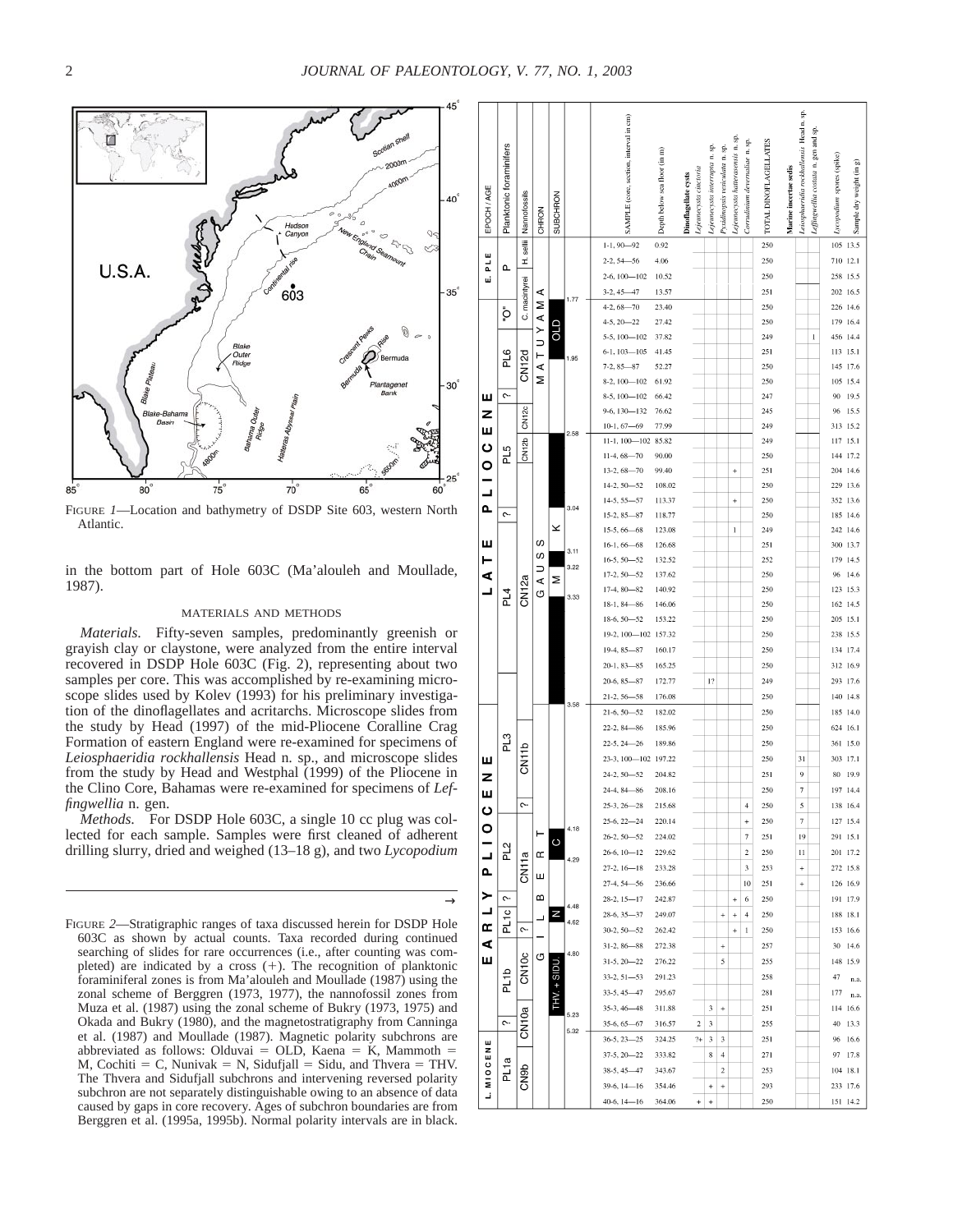tablets (batch 710961, each containing 13,911 spores) were added to facilitate the calculation of cyst concentrations (numbers of cysts per gram dry weight of dry sediment). Samples were demineralised using HCl and HF and were not oxidized. The residues were given  $5-8$  secs ultrasound, sieved through a 10  $\mu$ m Nitex screen, stained with safranin-o, and strew-mounted onto 50  $\times$  22 mm coverslips using Cellosize (hydroxyethyl cellulose). The coverslips were mounted onto microscope slides using the acrylic resin Elvacite. Details of processing are given in Kolev (1993). Dinoflagellate cysts and acritarchs were counted by one of us (MJH) until at least about 250 dinoflagellate cysts had been enumerated for each sample. The remainder of the slide and a second slide were then examined by MJH for rare taxa. Counts of selected species are shown in Figure 2.

*Photography*.—Illustrations were made in Cambridge using a Leica DMR microscope and Leica DC300 digital camera. Images are all true, i.e., not reversed. An England Finder reference follows the sample and slide number for each specimen illustrated. Slide labels are to the right.

*Repository*.—All illustrated specimens are housed in the Invertebrate Section of the Department of Palaeobiology, Royal Ontario Museum, under the catalog numbers ROM 52495 and ROM 55071–55093 inclusive.

## RESULTS AND DISCUSSION

Four dinoflagellate cyst species, *Lejeunecysta hatterasensis* n. sp., *Lejeunecysta interrupta* n. sp., *Corrudinium devernaliae* n. sp., and *Pyxidinopsis vesiculata* n. sp. are recognized as new, along with the marine acritarchs *Leiosphaeridia rockhallensis* Head n. sp. and *Leffingwellia costata* n. gen. and sp. *Lejeunecysta cinctoria* (Bujak, 1980) Lentin and Williams, 1981 also occurs in DSDP Hole 603C and is included for comparison with the superficially similar *Lejeunecysta interrupta* n. sp. Independent magnetobiostratigraphic control of DSDP Hole 603C allows the stratigraphic ranges of these species to be assessed on a numerical time scale (Berggren et al., 1995a, 1995b; Fig. 2), as follows.

*Lejeunecysta interrupta* n. sp. has an apparent range top in the lowermost Pliocene at 5.2 Ma, a single higher occurrence being possibly attributable to reworking.

*Lejeunecysta cinctoria* (Bujak, 1980) has a range top at 5.31 Ma in the lowest Pliocene, this representing the youngest age recorded anywhere for this species.

*Pyxidinopsis vesiculata* n. sp. has a range top at about 4.5 Ma in the Lower Pliocene.

*Corrudinium devernaliae* n. sp. has a well-defined range of 4.7–4.1 Ma within the Lower Pliocene. It occurs persistently through this range, and abundance reaches 4 percent of the total dinoflagellates. This species has a comparable range in ODP Site 646 of the Labrador Sea (as *Corrudinium* sp. I in de Vernal and Mudie, 1989).

*Leiosphaeridia rockhallensis* n. sp. has a well-defined range of 4.4–3.9 Ma within the Lower Pliocene of DSDP Hole 603C. Its type stratum is the Ramsholt Member of the Coralline Crag Formation exposed at Rockhall Wood in eastern England (Head, 1997), which has been dated tentatively at between 3.6 and 3.8 Ma based on calcareous microfossils (Jenkins and Houghton, 1987). The presence of *L. rockhallensis* n. sp. supports an Early Pliocene age assessment for this member.

*Lejeunecysta hatterasensis* n. sp. and *Leffingwellia costata* n. gen. and sp. appear to be less useful for biostratigraphy because they occur only sporadically in Hole 603C. *Lejeunecysta hatterasensis* is known only from Hole 603C, where it occurs in the Lower and Upper Pliocene. *Leffingwellia costata* was found only in the Upper Pliocene of Hole 603C, but has been reported from the Lower Pliocene of the Clino Core, Bahamas (as Incertae sedis B in Head and Westphal, 1999).

#### SYSTEMATIC PALEONTOLOGY

Division DINOFLAGELLATA (Butschli, 1885) Fensome et al., 1993 Subdivision DINOKARYOTA Fensome et al., 1993 Class DINOPHYCEAE Pascher, 1914 Subclass PERIDINIPHYCIDAE Fensome et al., 1993 Order PERIDINIALES Haeckel, 1894 Suborder PERIDINIINEAE (Autonym) Family PROTOPERIDINIACEAE Balech, 1988 Subfamily PROTOPERIDINIOIDEAE Balech, 1988

*Discussion*.—See Head et al. (2001) for discussion of the validation of the names Protoperidiniaceae and Protoperidinioideae.

Genus LEJEUNECYSTA Artzner and Dörhöfer, 1978 emend. Lentin and Williams, 1976

*Discussion*.Lentin and Williams (1976) emended this species under its previous name *Lejeunia* Gerlach, 1961, which is a junior homonym of *Lejeunea* Libert, 1820 (Artzner and Dörhöfer, 1978). The emendation by Lentin and Williams (1976) is favored over that by Bujak (1980; see Head, 1993, p. 30–31).

> LEJEUNECYSTA CINCTORIA (Bujak, 1980) Lentin and Williams, 1981 Figures 3, 5

*Lejeunia cinctoria* BUJAK, 1980, p. 68–69, pl. 18, figs. 1–4; text-fig. 17. *Lejeunecysta cinctoria* (BUJAK, 1980) LENTIN AND WILLIAMS, 1981, p. 169.

*Lejeunecysta* cf. *cinctoria* (BUJAK, 1980) LENTIN AND WILLIAMS, 1981. DUFFIELD AND STEIN, 1986, pl. 2, figs. 6, 7.

*Measurements*.—Length 34–45 µm, breadth 32–45 µm. Spinules up to  $2.5 \mu m$  in length. Eight specimens measured. See also Figure 5.

*Occurrence*.—Middle Eocene of southern England (Bujak et al., 1980) through Upper Miocene of the Gulf of Mexico (as *L*. cf. *cinctoria* in Duffield and Stein, 1986), and Upper Miocene through lowermost Pliocene of Hole 603C (this study).

*Discussion*.—Specimens are mostly smaller than the type material from the Eocene of southern England (length,  $44-62 \mu m$ ; Bujak, 1980). Cingular spinules are generally around 1.0  $\mu$ m in length, but with some reaching 2.5  $\mu$ m. Unlike *Lejeunecysta interrupta* n. sp., both anterior and posterior cingular margins are continuously spinulose, except for a wide gap in the mid-ventral area and short breaks elsewhere indicating tabulation.

### LEJEUNECYSTA HATTERASENSIS new species Figure 4

*Lejeunecysta oliva* (auct. non REID, 1977) TURON AND LONDEIX, 1988. KOLEV, 1993, p. 53, pl. 4, fig. 11.

*Diagnosis*.Epicyst and hypocyst of approximately equal length, apical horn tapering to rounded apex, antapical horns tapering to sharp points. Cingulum nearly planar, marked on both margins by low crests with thickened bases. Entire surface of cyst covered by dense ornament of narrow, low (less than  $0.5 \mu m$  high and wide), sinuous, anastomosing ridges and scattered granules. Low, faint sutural ridges on epi- and hypocyst incompletely reflect tabulation. Archeopyle 2a intercalary, asymmetrical iso-deltaform linteloid, well-developed angles, operculum free.

*Description*.—Cysts proximate, medium brown in color, peridinioid, epicyst and hypocyst of approximately equal length; antapical horns of approximately equal development. Cysts have moderate dorso-ventral compression as primary feature; just two of 13 recorded specimens preserved in polar-compressed state. Sides of epicyst slightly convex, apical horn tapers to rounded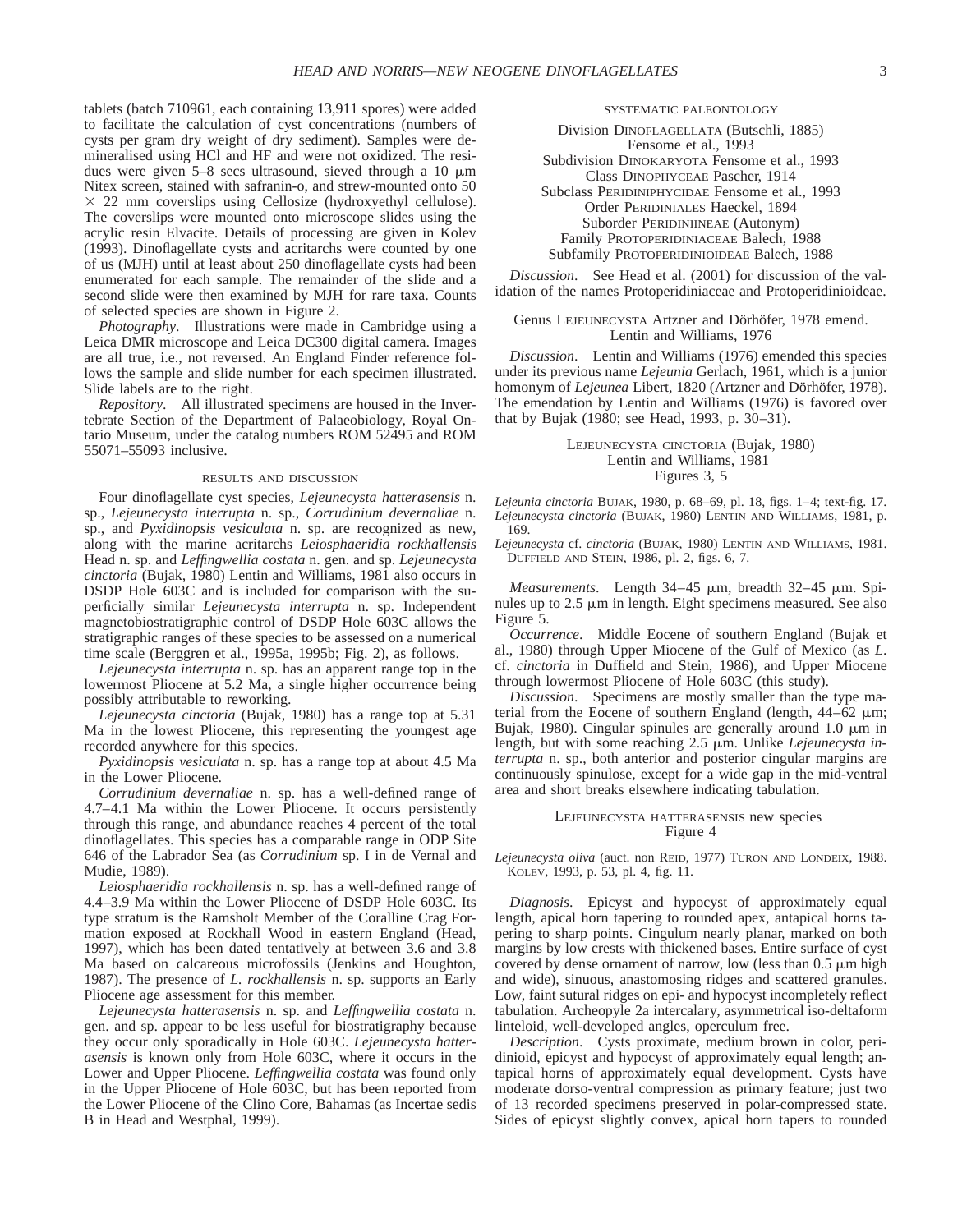

FIGURE *3*—*Lejeunecysta cinctoria* (Bujak, 1980). All photomicrographs are interference contrast images. Various magnifications. Note denticulations on both anterior and posterior cingular margins (compare with *Lejeunecysta interrupta* n. sp.). *1–4,* Sample DSDP 603C-35-6, 65–67 cm; slide 2 (ROM 55085); R3/1; ventral view of *1* ventral surface, 2 slightly lower focus, 3 mid focus, and 4 dorsal surface; length 36 µm. 5-7, Sample DSDP 603C-40-6, 14–16 cm; slide 1 (ROM 55091); E36/3; dorsal view of *5* dorsal surface, *6* slightly lower focus, *7* ventral surface; length 36 mm. *8–12,* Sample DSDP 603C-40-6, 14–16 cm; slide 2 (ROM 55092); S31/0; dorsal view of *8* dorsal surface, *9* slightly lower focus, *10* mid focus,  $11$  and  $12$  ventral surface; length 38  $\mu$ m.

apex that may be thickened (as on the holotype), although a thickened protuberance occasionally present. Lateral margins of hypocyst straight to slightly convex; antapical margin weakly to deeply incised. Antapical horns taper to sharp hollow points. Cingulum not indented to moderately indented and approximately planar; each margin marked by low  $(<1.0 \mu m)$  thin crest with thickened base. Sulcus broad and moderately incised; midventral

flagellar scar sometimes present (e.g., Fig. 4.4). Dense ornament of narrow (less than  $0.5 \mu m$ ), sinuous, anastomosing ridges and scattered granules less than  $0.5 \mu m$  high, appearing as dark lines, covers entire surface. These lines form a pattern radiating outwards from horn tips. Some radial lines on epicyst and hypocyst straighter and more prominent, presumably indicating plate boundaries. Wall layers closely appressed except for occasional

 $\rightarrow$ 

FIGURE *4*—*Lejeunecysta hatterasensis* n. sp. All photomicrographs are interference contrast images. Red filter used to compensate for dark brown color of cysts. Various magnifications. *1–5,* Sample DSDP 603C-13-2, 68–70 cm; slide 1 (ROM 55072); L14/3; ventral view of *1* ventral surface, *2* slightly lower focus showing operculum in place, *3* mid focus, *4* dorsal surface but also showing flagellar scar in midventral area, *5* close-up of *1* showing detail of wall ornament; length 46  $\mu$ m. 6–9, Sample DSDP 603C-14-2, 50–52 cm; slide 2 (ROM 55074); O12/0; right-lateral view of *6* right-lateral surface showing operculum in place, *7* slightly lower focus, *8* mid focus, and *9* left-lateral surface, breadth 46 mm. *10–13,* Holotype, sample DSDP 603C-28-6, 35–37 cm; slide 3 (ROM 55082); K34/0; ventral view of *10* ventral surface, *11* slightly lower focus showing the asymmetrical outline of the displaced operculum, *12* mid focus (note that the posterior margin of the operculum is folded back on itself), *13* dorsal surface; breadth 67  $\mu$ m. *14–18*, Sample DSDP 603C-30-2, 50–52 cm; slide 1 (ROM 55083); J38/0; ventral view of *14* ventral surface, *15* and *16* mid focus, *17* dorsal surface, *18* close-up of *14* showing detail of wall ornament; length 61  $\mu$ m. *19-20*, Sample DSDP 603C-13-2, 68-70 cm; slide 2; U35/1 (ROM 55073); apical view of 19 apical surface, and 20 antapical surface; breadth 47  $\mu$ m.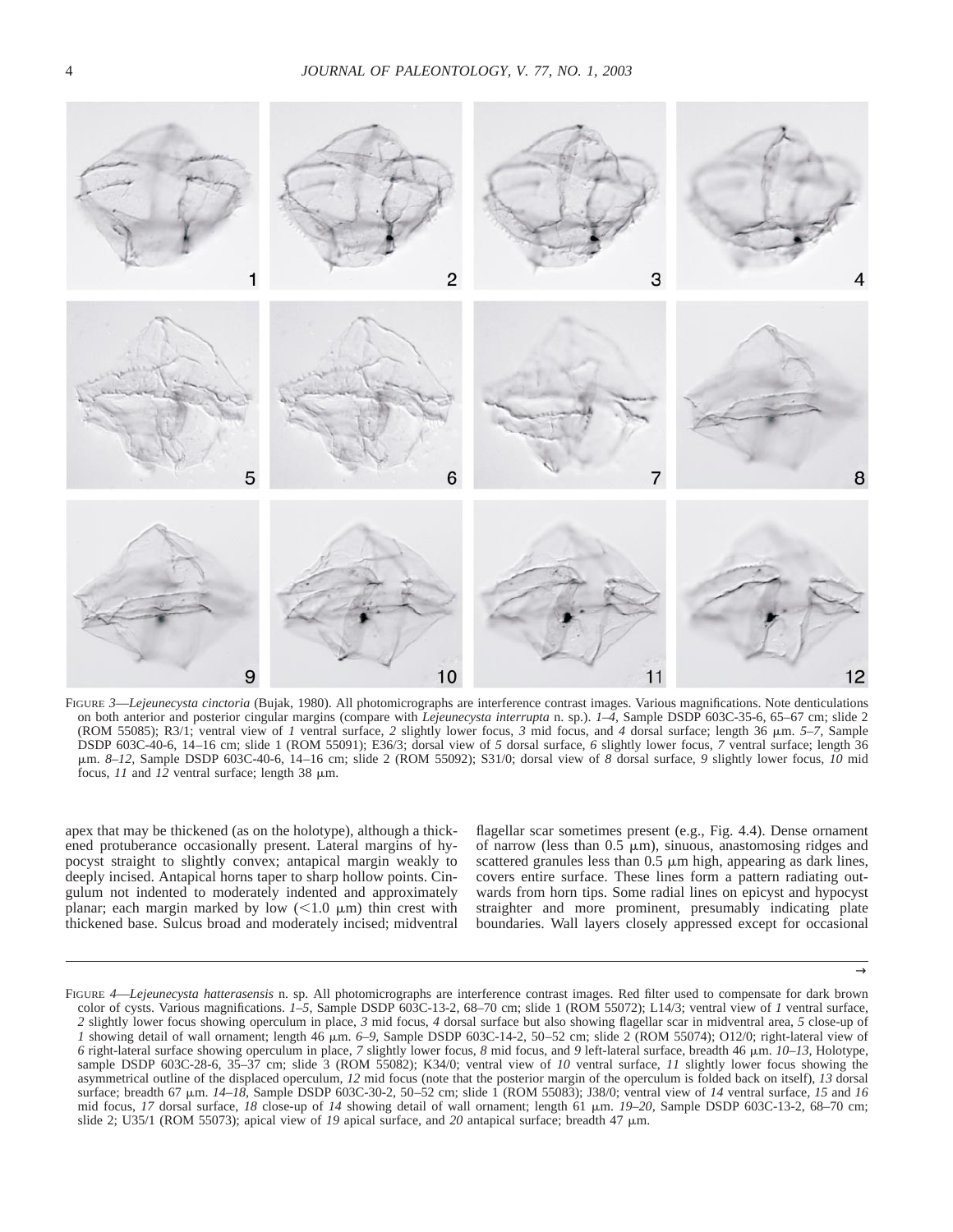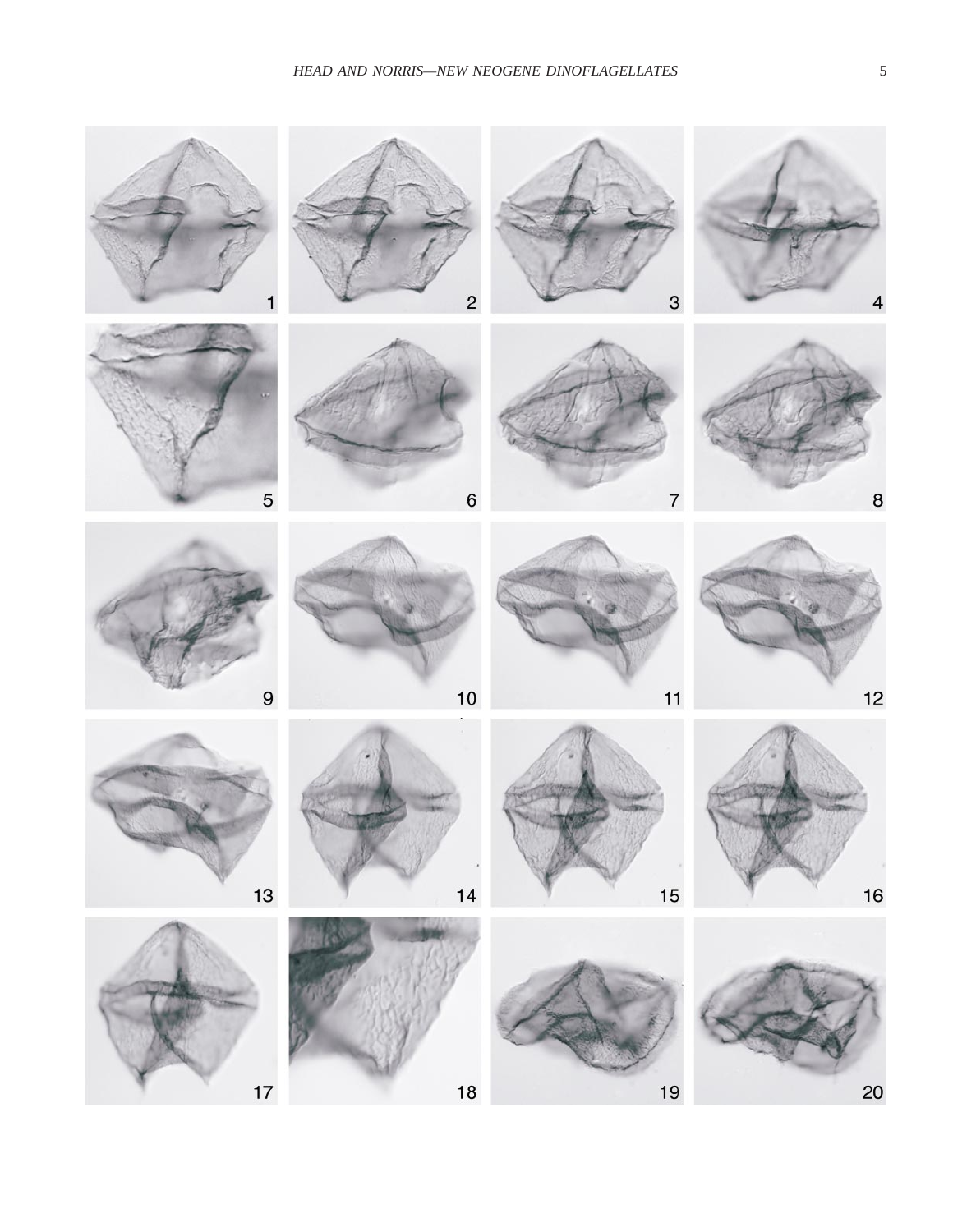FIGURE *5*—*Lejeunecysta interrupta* n. sp. and *Lejeunecysta cinctoria* (Bujak, 1980) showing length vs. breadth for specimens from DSDP Hole 603C. The holotype of *Lejeunecysta cinctoria* from the Eocene of southern England (measured from Bujak, 1980, pl. 18, figs. 1, 2) is also shown for comparison with DSDP Hole 603C specimens.

separation at antapical horn tips into layers, where thickening is apparently restricted to inner wall layer. Archeopyle 2a intercalary, iso-deltaform linteloid with very short H3 and H5 slides (almost trapezoidal) and asymmetrical (e.g., Fig. 4.10–4.13) with right archeopyle margin more nearly vertical than left. Archeopyle shows no obvious offset relative to middorsal line.

*Etymology*.—Named after the Hatteras Outer Ridge, an Upper Cenozoic sedimentary drift deposit into which Hole 603C was drilled.

*Type*.Holotype, sample DSDP 603C-28-6, 35–37 cm, slide 3 (ROM 55082); England Finder reference K34/0. Lower Pliocene. Figure 4.10–4.13.

*Measurements*. Holotype: Length 55 µm; breadth 67 µm. Range: Length  $41(52.9)64$  µm, standard deviation 8.9 µm; breadth  $46(53.3)67 \mu m$ , standard deviation 6.3  $\mu m$ . Thirteen specimens were measured.

*Occurrence*. Present in two separate intervals of the Lower and Upper Pliocene of DSDP Hole 603C, implying ecological control on its distribution.

*Comparison*.—This species differs from all others of the genus in its distinctive ornament. *Selenopemphix warriensis* Biffi and Grignani, 1983, described from the Oligocene of the Niger Delta, has greater polar compression, appears to be less densely ornamented (''wrinkled'' according to Biffi and Grignani, 1983), and is larger (breadth,  $85-120 \mu m$ ).

## LEJEUNECYSTA INTERRUPTA new species Figures 5, 6

*Diagnosis.*—Cyst surface smooth to shagreenate, apical horn forms truncated point, symmetrical antapical horns taper to solid points. Cingular margins marked by low, thickened crests bearing spinules, indentations, and/or irregular serrations; crests nearly continuous on anterior margin but restricted to middorsal and lateral locations on posterior margin. Several sutural ridges, which may or may not bear spinules/coni, present on epi- and hypocyst where they converge generally towards horn tips. Archeopyle 2a intercalary, iso-deltaform linteloid with rounded angles; operculum free.

*Description*.—Cysts have peridinioid outline, moderate dorsoventral compression, light brown wall with smooth to shagreenate surface. Apical horn forms truncated point usually bearing two spinules/coni. Antapical horns symmetrically located and taper to solid points. Cingulum nearly planar. Anterior cingular margin marked by almost continuous, low (ca.  $1.0 \mu m$ ), thickened crest bearing spinules, indentations, and/or irregular serrations, although there may be short breaks indicating tabulation (e.g., Fig. 6.5); and ornament is reduced or not present in mid-ventral position (e.g., Fig. 6.4). Posterior cingular margin marked by same ornament but restricted to three distinct crests, again reflecting tabulation: a linear crest positioned mid dorsally, and an arcuate crest located at each lateral margin (e.g., Fig. 6.1). These crests variable in length but usually less than  $10 \mu m$  long. Middorsal crest occasionally very short (ca.  $2 \mu m$  long on holotype). Epicyst has three long, low (less than  $1.0 \mu m$  high) sutural ridges. Two, approximately lateral in position, converge apon apex and usually bear low spinules/coni (e.g., Fig. 6.16a and 6.16c). Third ridge positioned to right of archeopyle on dorsal surface usually bears one prominent spinule although other spinules may also be present (e.g., two on holotype; see Fig. 6.16b). Antapical horns each have two low sutural ridges that converge upon horn tips and may or may not bear spinules/coni; one ridge follows lateral margin of horn, the other the posterior margin. Scattered spinules/coni, sometimes aligned, may also occur on hypocyst. Archeopyle 2a intercalary, iso-deltaform linteloid with rounded angles, as shown by specimens in Figure 6.4 and 6.15. Archeopyle slightly offset to left of dorsoventral midline on holotype (6.15).

*Etymology*.Latin, *interruptus,* broken apart, interrupted; with reference to the discontinuous expression of the posterior cingular margin.

*Type*.Holotype, sample DSDP 603C-37-5, 20–22 cm; slide

 $\rightarrow$ 



FIGURE *6*—*Lejeunecysta interrupta* n. sp. All photomicrographs are interference contrast images. Various magnifications. Note discontinuous denticulate ridges on posterior cingular margin (compare with *Lejeunecysta cinctoria*). *1–3,* Sample DSDP 603C-35-6, 65–67 cm; slide 3 (ROM 55086); T15/0; dorsal view of *1* dorsal surface showing denticulate ridges restricted to middorsal (a) and lateral (b) areas of the posterior cingular margin, *2* mid focus, *3* ventral surface; length 39 mm. *4–7,* Sample DSDP 603C-37-5, 20–22 cm; slide 1 (ROM 55087); Q53/1; ventral view of *4* ventral surface showing absence of ornament on anterior cingular margin in mid-ventral area as indicated by arrow, but also showing posterior margin of archeopyle with slightly displaced operculum, *5* slightly lower focus showing small breaks in ornament (e.g., as arrowed) along the anterior cingular margin that apparently correspond to tabulation, 6 mid focus, and 7 dorsal surface showing anterior margin of archeopyle as indicated by arrow; length 44 mm. *8–10,* Sample DSDP 603C-37-5, 20–22 cm; slide 1 (ROM 55087); S39/1; dorsal view of *8* dorsal surface, *9* slightly lower focus, *10* ventral surface; length 45 mm. *11–13,* Sample DSDP 603C-37-5, 20–22 cm; slide 2 (ROM 55088); V6/0; dorsal view of *11* dorsal surface, *12* mid focus, 13 ventral surface; length 39 μm. 14–17, Holotype, sample DSDP 603C-37-5, 20–22 cm; slide 2 (ROM 55088); W46/2; dorsal view of 14 dorsal surface, 15 slightly lower focus showing operculum in place, but rounded anterior margin of archeopyle suture just visible as indicated by arrow, 16 mid focus showing (a) and (c) sutural ridges approximately lateral in position, and (b) sutural ridge on dorsal surface bearing in this case two spinules, *17* ventral surface; length 37 mm. *18–20,* Sample DSDP 603C-37-5, 20–22 cm; slide 3 (ROM 55089); M5/2; dorsal view of  $18$  dorsal surface,  $19$  mid focus,  $20$  ventral surface; length  $49 \mu m$ .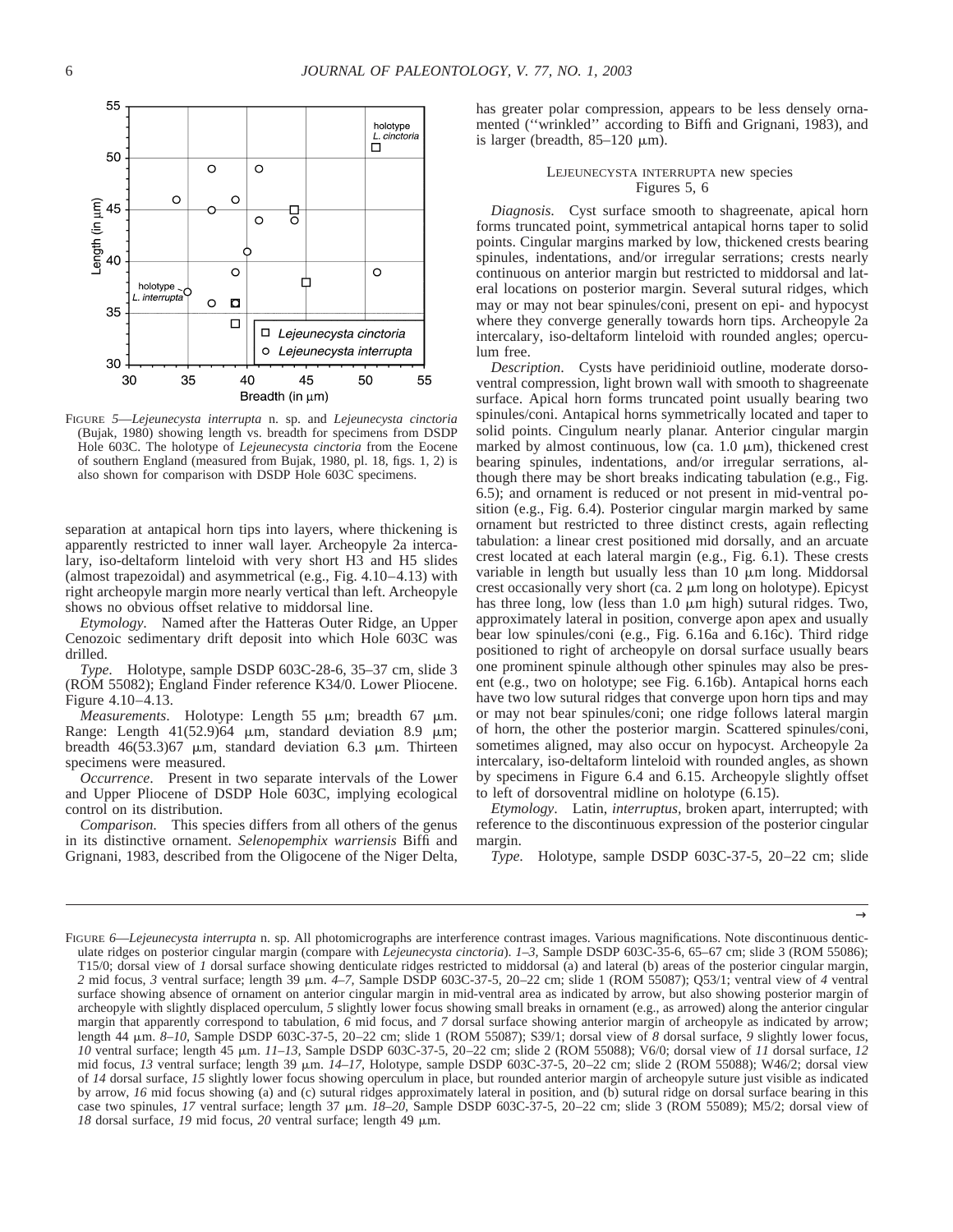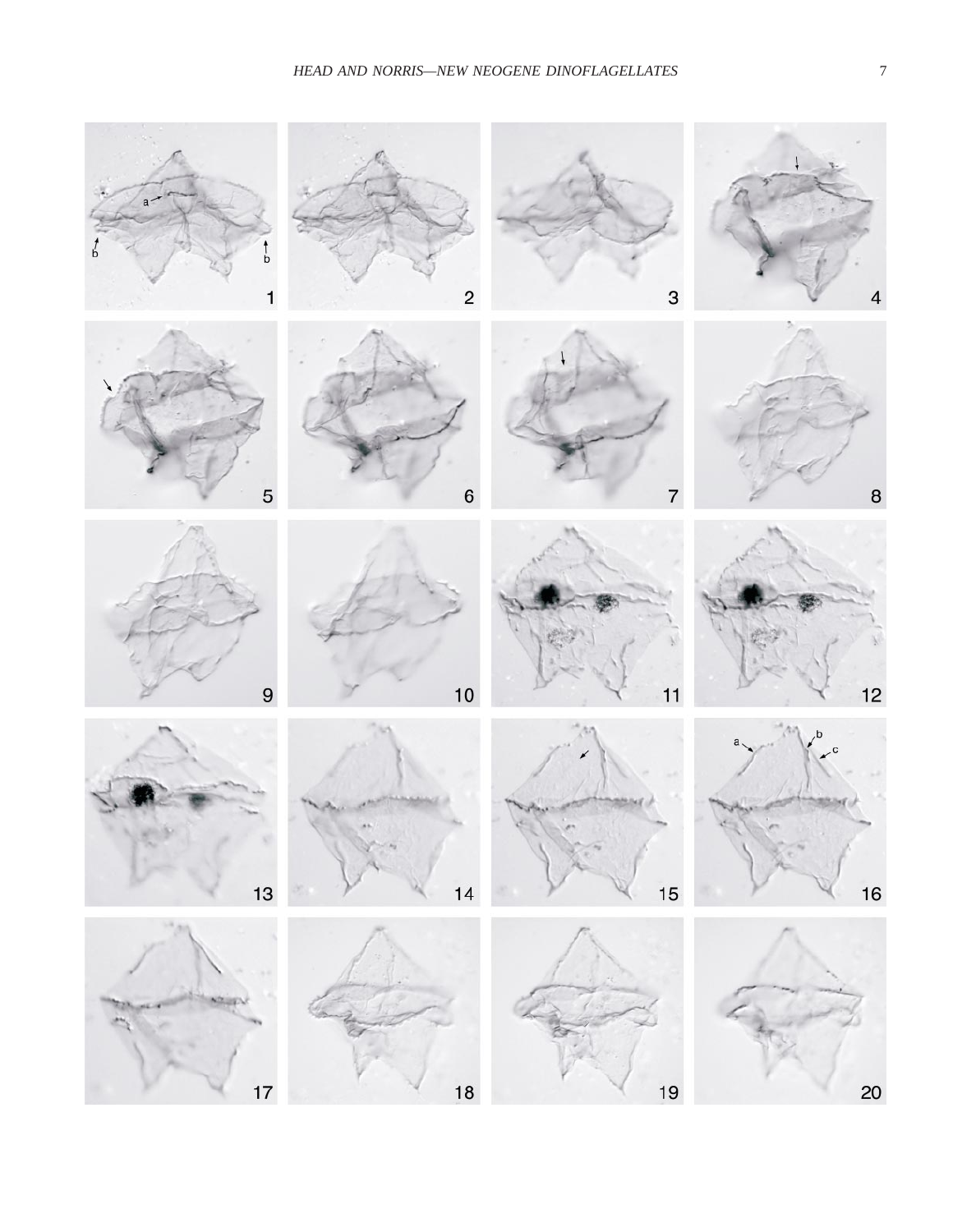2 (ROM 55088); England Finder reference W46/2. Upper Miocene. Figure 6.14–6.17.

*Measurements*.—Holotype: length 37 µm; breadth, including spinules/serrations 35  $\mu$ m. Range: length 36(42.5)49  $\mu$ m, standard deviation 4.5  $\mu$ m; breadth, including spinules/serrations  $32(40.3)55$  µm, standard deviation 5.2 µm. Spinules/serrations generally up to ca. 1.0  $\mu$ m in length. Twenty-six specimens measured. See also Figure 5.

*Occurrence*.—Upper Miocene through lowermost Pliocene of DSDP Hole 603C. A single questionable specimen in the lower Upper Pliocene of this hole is possibly reworked.

*Comparison*.*Lejeunecysta interrupta* differs from *L. cinctoria* (see above) in having its posterior cingular margin always indicated by just three short rows of spinules/serrations, this margin being more continuous in *L. cinctoria*. Also the anterior cingular margin is more continuously delineated in *Lejeunecysta interrupta* than in *L. cinctoria*.

> Order GONYAULACALES Taylor, 1980 Family GONYAULACACEAE Lindemann, 1928 Genus CORRUDINIUM Stover and Evitt, 1978 CORRUDINIUM DEVERNALIAE new species Figure 7

*Corrudinium harlandii* auct. non MATSUOKA, 1983. MUDIE, 1987, pl. 3, fig. 9a, 9b.

*Corrudinium* sp. I. DE VERNAL AND MUDIE, 1989, p. 413, pl. 3, figs. 14– 16.

*Corrudinium* sp. I of DE VERNAL AND MUDIE, 1989. KOLEV, 1993, p. 41, pl. 1, figs. 10, 11.

*Diagnosis.*—Small, ovoid, proximate cysts having smooth surface and ridges that form coarse irregular reticulum, reflecting tabulation only obscurely. Ridges of even height arise from wide bases and narrow distally towards crests that are entire. Small vesicles occur at bases of some or most ridges, and may also occur upwards through ridges at ridge junctions. Archeopyle precingular 1P, formed by loss of plate  $3''$ , has unornamented margins, well defined angles. Operculum free.

*Description*.—Ovoid proximate cysts lacking apical protuberance. Wall is an autophragm and has smooth surface. Color varies from light yellow-brown to colorless. Between ridges, wall appears unstructured and has thickness less than ca.  $0.5 \mu m$ . Ridges form complete or incomplete irregular reticulum over entire surface of cyst. Reticulation for each cyst contains lumina in a range of sizes, smallest mostly about  $2-4 \mu m$  and largest about  $7-14$  $\mu$ m. Ridges have smooth surface, arise from wide (ca. 1.0  $\mu$ m) bases, narrow distally towards crests that are entire and of generally even height. Clusters of small (mostly less than  $0.5 \mu m$ ) vesicles occur at bases of some or most ridges, and may also occur upwards through ridges at ridge junctions. Occasionally these vesicles occur elsewhere on ridges along with occasional minute perforations of ridge. Tabulation generally obscure, but ridges occasionally reflect tabulation around cingulum and in ventral area. Archeopyle surrounded by unornamented margin about  $1-3$  µm wide; angles of archeopyle well defined.

*Etymology.*—Named for Anne de Vernal who first recognized the stratigraphic significance of this species (de Vernal and Mudie, 1989).

*Type*.Holotype, sample DSDP 603C-28-6, 35–37 cm; slide 1 (ROM 55080); England Finder reference Q15/2. Lower Pliocene. Figure 7.14–7.17.

*Measurements*.—Holotype: length of central body 28  $\mu$ m, breadth of central body 26  $\mu$ m; ridge height 1.5  $\mu$ m. Range: length of central body 27(30.7)35  $\mu$ m, standard deviation 2.3  $\mu$ m; equatorial diameter of central body  $23(26.7)30 \mu m$ , standard deviation 2.1  $\mu$ m; ridge height 1.5(2.2)3.5  $\mu$ m. Twenty-one specimens measured.

*Occurrence*.Lower Pliocene (nannofossil zones NN12 though NN15) of ODP Site 646, Labrador Sea, being common in nannofossil zones NN13 though NN15 (as *Corrudinium* sp. I in de Vernal and Mudie, 1989; Knüttel et al., 1989). Sporadic higher occurrences that extend into the Upper Pliocene of the Labrador Sea (de Vernal and Mudie, 1989, figs. 3 and 6) possibly represent reworking. A specimen has also been recorded from the Lower Pliocene (nannofossil zone NN15) of DSDP Site 611 in the northern North Atlantic (as *Corrudinium harlandii* in Mudie, 1987). *Corrudinium devernaliae* has a narrow and well-defined range within the Lower Pliocene of DSDP Hole 603C.

*Comparison*.*Cerebrocysta perforocresta* (MS name) Zevenboom and Santarelli in Zevenboom, 1995, from the Upper Miocene of Italy (which Zevenboom and Santarelli synonymised with *Cerebrocysta* sp. A of Powell, 1986; and *Cerebrocysta* sp. A of Powell, 1986 in Engel, 1992), is similar in overall morphology but much larger (length, 60–85 mm; Zevenboom, 1995). *Cerebrocysta perforocresta* (op. cit.) does not occur in DSDP Hole 603C. *Corrudinium harlandii* Matsuoka, 1983, described from the Pliocene or Lower Pleistocene of Japan, differs from *Corrudinium devernaliae* n. sp. in being thinner walled (and hence greater propensity for folding), and in having more delicate septa, more complete expression of tabulation, and a coarsely striate surface.

## Genus PYXIDINOPSIS Habib, 1976 PYXIDINOPSIS VESICULATA new species Figure 8

*Diagnosis*.—Small ovoid proximate cysts, with or without apical protuberance; surface smooth with ridges that interconnect to varying degrees to form fine irregular, non-tabular reticulum. Ridges of even height arise from widened bases and narrow distally towards crests that are entire. Small vesicles occur at the bases of some or most ridges. Archeopyle precingular 1P, formed by loss of plate 3", has well defined angles. Operculum free.

*Description*.—Cysts ovoid, apical protuberance of about 1  $\mu$ m is rarely present (seen in three specimens, e.g., Fig. 8.19). Wall

 $\rightarrow$ 

FIGURE *7*—*Corrudinium devernaliae* n. sp. All photomicrographs are bright field images. Various magnifications. Note vesicles at base of crests, and broad unornamented margin of archeopyle. *1–3,* Sample DSDP 603C-25-3, 26–28 cm; slide 1 (ROM 55077); R36/3; ventral view of *1* ventral surface, *2* mid focus, *3* dorsal surface; length, excluding ridges 32 mm. *4–6,* Sample DSDP 603C-27-2, 16–18 cm; slide 1 (ROM 55078); R37/1; ventral view of 4 ventral surface, 5 mid focus, 6 dorsal surface; length, excluding ridges 28  $\mu$ m. 7–10, Sample DSDP 603C-28-2, 15–17 cm; slide 1 (ROM 55079); Q29/0; right-lateral view of *7* right-lateral surface, *8* slightly lower focus on archeopyle margin, *9* mid focus, *10* left-lateral surface; length, excluding ridges 31  $\mu$ m. *11–13*, Sample DSDP 603C-28-6, 35–37 cm; slide 1 (ROM 55080); N16/0; left-ventral view of *11* leftventral surface, 12 mid focus, 13 right-dorsal surface; length, excluding ridges 28  $\mu$ m. 14–17, Holotype, sample DSDP 603C-28-6, 35–37 cm; slide 1 (ROM 55080); Q15/2; left-ventral view of *14* left-ventral surface, *15* mid focus, *16* slightly lower focus, *17* right-dorsal surface; length, excluding ridges 28 mm. *18–20,* Sample DSDP 603C-28-6, 35–37 cm; slide 1 (ROM 55080); R14/1; ventral view of *18* ventral surface, *19* mid focus,  $20$  dorsal surface; length, excluding ridges  $28 \mu m$ .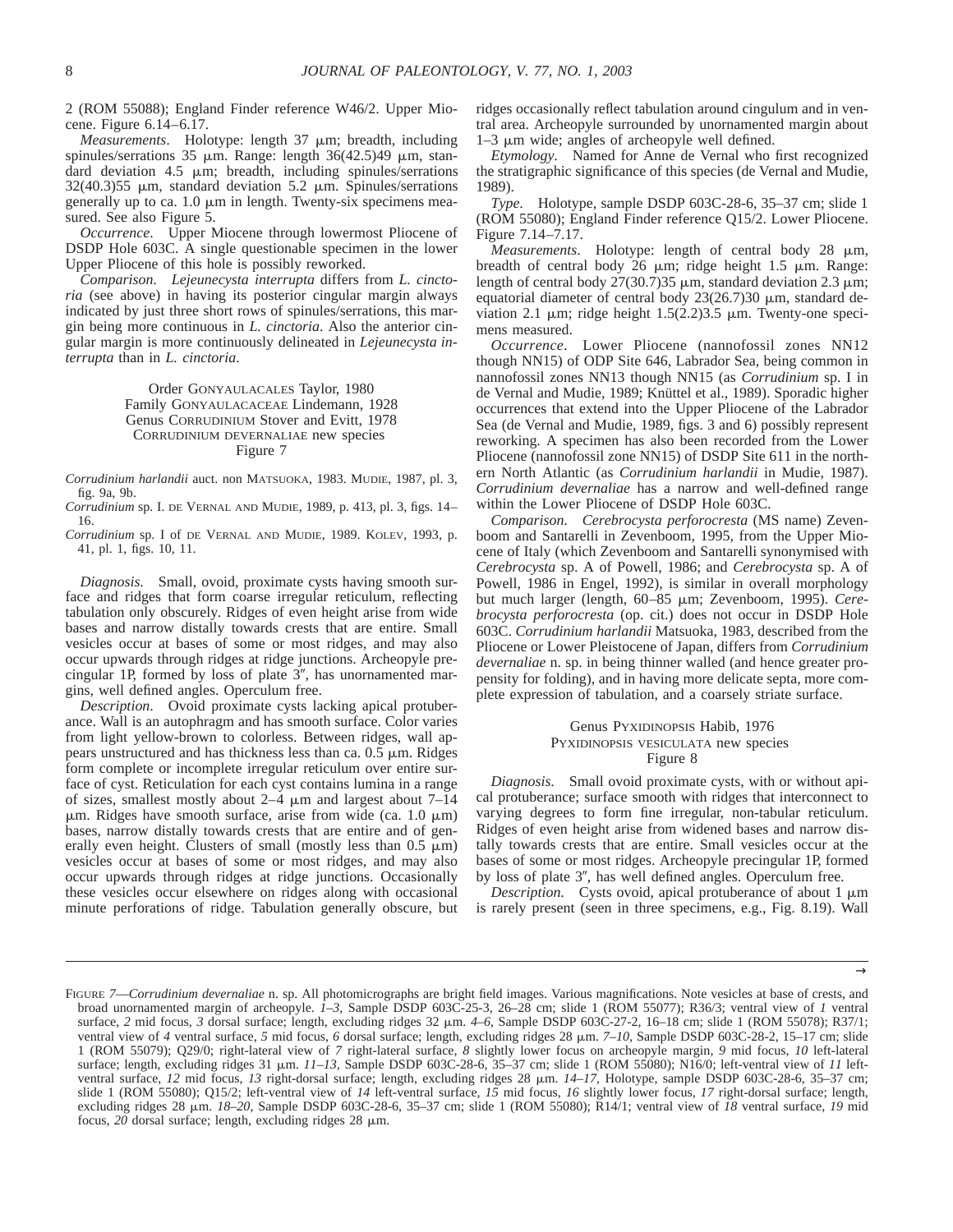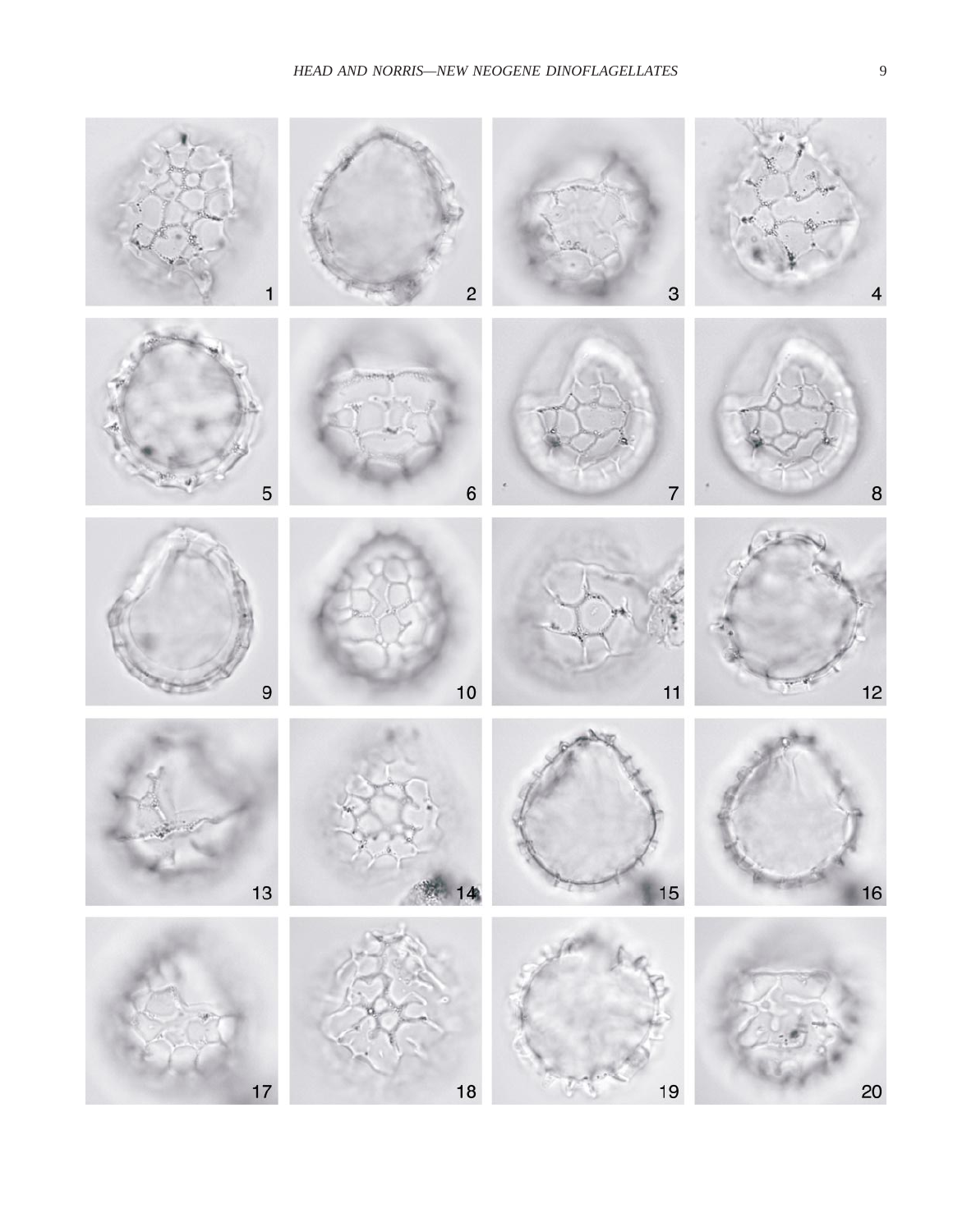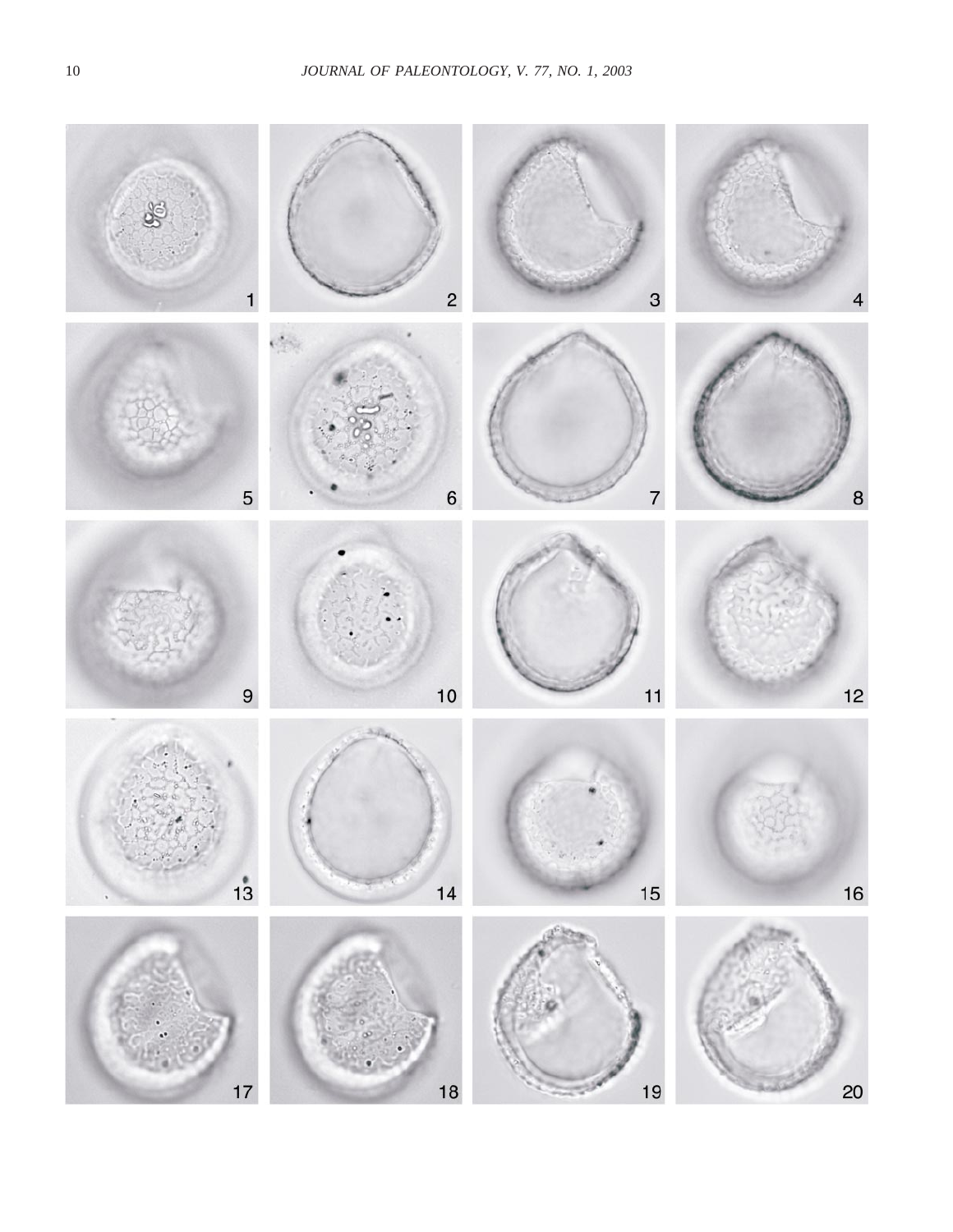

FIGURE *9*—*Leiosphaeridia rockhallensis* Head n. sp. showing average wall thickness vs. maximum diameter for specimens from DSDP Hole 603C (this study) and the mid-Pliocene Coralline Crag Formation at Rockhall Wood, eastern England (as Algal cyst type 2 in Head, 1997). The Hole 603C specimens are preservationally compressed whereas those of Rockhall Wood are not, and this at least partly explains the generally larger dimensions of the Hole 603C specimens. Even so, there is clear overlap between the Rockhall Wood and Hole 603C assemblages.

is an autophragm and has smooth surface. Continuous or discontinuous ridges form a fine, complete or incomplete irregular reticulum over entire surface of cyst. Scattered coni/verrucae may be present on specimens whose ridges are particularly discontinuous. For individual specimens with relatively complete reticulation, lumina occur in a range of sizes: smaller about 0.5–1.0  $\mu$ m and larger about 1.5–3.5  $\mu$ m. Ridges have smooth surface, arise from expanded (width up to about  $0.5-1.0 \mu m$ ) bases, and narrow distally towards crests that are entire and of generally even height, ca.  $0.\dot{4}$ -1.5 µm. Small (less than 0.5 µm) vesicles occur along bases of some or most ridges, and particularly at ridge junctions where they may occur singly or in small clusters. Ridges appear not to reflect tabulation. Between ridges, wall appears unstructured and has thickness of ca.  $0.3 \mu$ m. Archeopyle precingular Type  $1P(3'')$  and ornament extends to its borders.

*Etymology*.—Named with reference to the presence of vesicles at ridge bases.

*Type*.Holotype, sample DSDP 603C-31-5, 20–22 cm; slide 2 (ROM 55084); England Finder reference F9/3. Lower Pliocene. Figure 8.6–8.9.

*Measurements*.—Holotype: length, excluding ridges 34  $\mu$ m; breadth, excluding ridges 30 µm; ridge height, ca. 0.8 µm. Range:

←



FIGURE *10*—*Leffingwellia costata* n. gen. and sp. Sketch showing constituent parts, comprising main body and appendages, as discussed in the text.

maximum diameter, excluding ridges  $23(29.1)37 \mu m$ , standard deviation, 3.2  $\mu$ m; ridge height, ca. 0.4(0.8)1.5  $\mu$ m. Thirty-nine specimens measured.

*Occurrence*.—Upper Miocene through lower Lower Pliocene in DSDP Hole 603C.

*Comparison*.*Corrudinium devernaliae* n. sp. has coarser reticulation (smaller lumina ca.  $2-4 \mu m$ , larger lumina ca.  $7-14$  $\mu$ m) than *P. vesiculata* n. sp. (smaller lumina ca. 0.5–1.0  $\mu$ m, larger lumina ca.  $1.5-3.5 \mu m$ ), and ornament reflecting some tabulation. The archeopyle margins are unornamented in *Corrudinium devernaliae* n. sp.

Marine algae incertae sedis Genus LEIOSPHAERIDIA Eisenack, 1958 emend. Turner, 1984 LEIOSPHAERIDIA ROCKHALLENSIS Head new species Figures 9, 12.1–12.15

Algal cyst type 2. HEAD, 1997, p. 190, fig. 13.18–13.22. Non Algal cyst type 2 HEAD, 1997; LOUWYE, 2002, tab. 1, pl. 2, figs. 3 and 4.

Diagnosis.-Small, spherical, proximate palynomorph having thin smooth inner wall layer, and thick, cancellous or spongy outer wall layer. Outer surface irregular, covered with small circular depressions. Aperture is a simple split in the wall.

*Description*.—Cysts small, spherical when uncompressed. Outer wall layer thick (ca.  $1.4-3.2 \mu m$ ), cancellous or spongy, with large (up to about 1.0  $\mu$ m) and small vesicles apparently randomly packed together; outer surface irregular, covered with small circular depressions up to about 1.0  $\mu$ m wide, best seen using interference contrast microscopy. Inner wall layer solid with

FIGURE *8*—*Pyxidinopsis vesiculata* n. sp. All photomicrographs are bright field images. Various magnifications. Note vesicles at base of crests. *1–5,* Sample DSDP 603C-28-6, 35–37 cm; slide 2 (ROM 55081); O34/0; left-lateral view of *1* left-lateral surface, *2* mid focus, *3* right-lateral surface, *4* and *5* progressively lower foci; length, excluding ridges 34  $\mu$ m. 6–9, Holotype, sample DSDP 603C-31-5, 20–22 cm; slide 2 (ROM 55084); F9/ 3; ventral view of *6* ventral surface showing well-developed vesicles, *7* mid focus, *8* slightly lower focus, *9* ventral surface showing well-defined archeopyle angles; length, excluding ridges 34  $\mu$ m. *10–12*, Sample DSDP 603C-31-5, 20–22 cm; slide 2 (ROM 55084); G9/2; left-lateral view of *10* left-lateral surface, *11* mid focus, *12* right-lateral surface; length, excluding ridges 29 mm. *13–16,* Sample DSDP 603C-31-5, 20–22 cm; slide 2 (ROM 55084); H42/3; dorsal view of *13* dorsal surface showing well-developed vesicles, *14* mid focus, *15* ventral surface, *16* slightly lower focus; length, excluding ridges 30 mm. *17–20,* Sample DSDP 603C-38-5, 45–47 cm; slide 1 (ROM 55090); S30/2; left-lateral view of *17* leftlateral surface, *18* slightly lower focus, *19* mid focus showing apical protuberance, *20* right-lateral surface; length, excluding ridges 30 mm.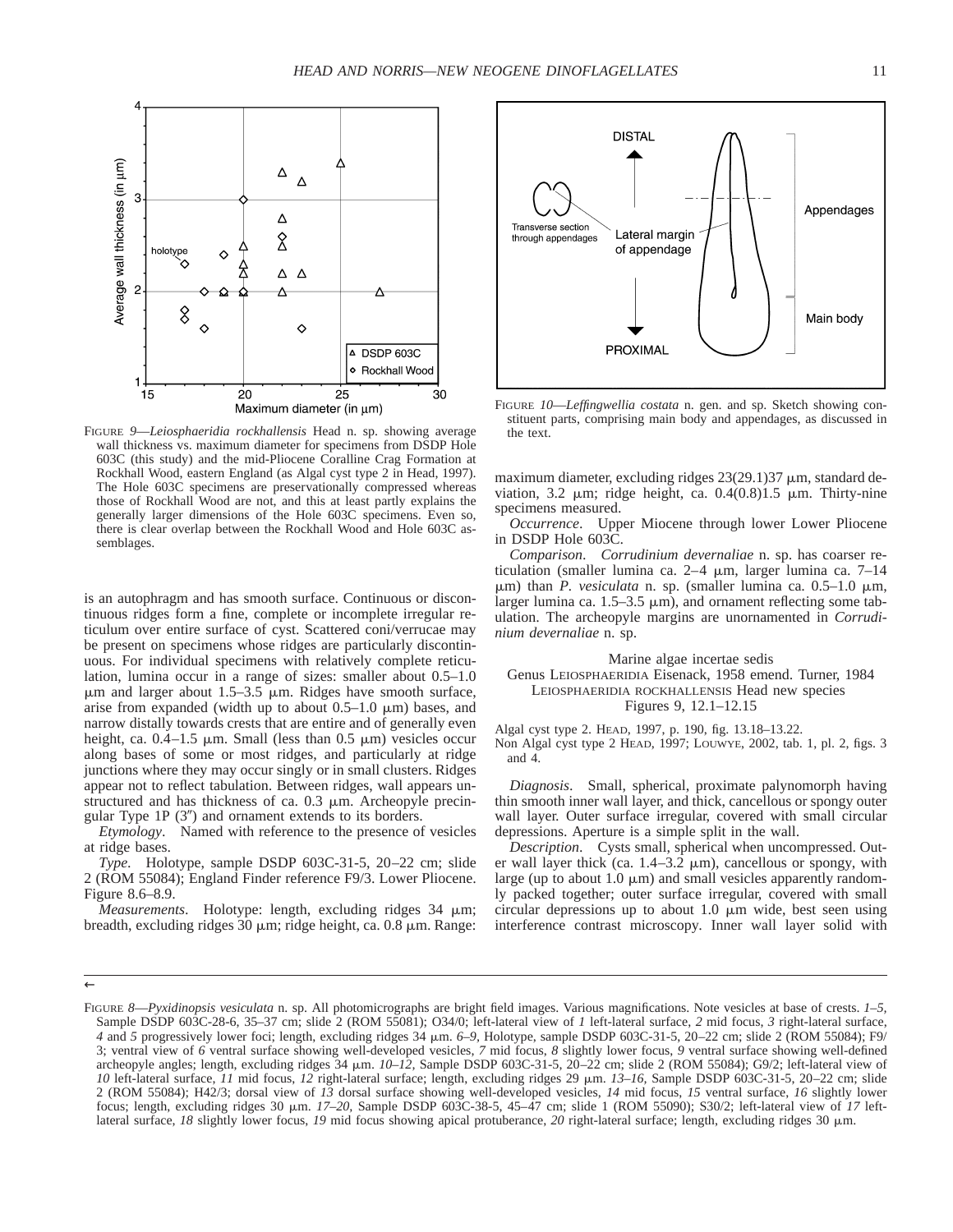

FIGURE *11*—*Leffingwellia costata* n. gen. and sp. showing total length (main body length  $+$  appendage length) vs. maximum breadth for specimens from DSDP Hole 603C (this study), and a single specimen from the upper Lower Pliocene of the Clino Core, Bahamas (as Incertae sedis B in Head and Westphal, 1999, fig. 15.3, 15.4). Note the wide variation in length.

smooth inner surface, about  $0.2 \mu m$  or less in thickness and barely discernible under high magnification. Wall layers equivalent to luxuria and pedium in dinoflagellate cysts, no separation occurring between them. Aperture interpreted as a simple split, visible only in ruptured specimens.

*Etymology.*—Named after Rockhall Wood, Suffolk, England, the type locality of this species.

*Type*.—Holotype, sample NQ1; slide 1 (ROM 55093); England Finder reference Q38/0 (also figured in Head, 1997, fig. 13.18– 13.20). Ramsholt Member of the Coralline Crag Formation, Rockhall Wood, Suffolk, eastern England (Head, 1997). Lower Pliocene. Figure 12.6–12.11.

*Measurements*.—Holotype: maximum diameter 17 μm; wall thickness ca.  $2.3 \mu m$ . Range based on eastern England specimens: maximum diameter  $17(18.9)23 \mu m$ , standard deviation 2.02  $\mu m$ ; wall thickness ca.  $1.6(2.1)3.0 \mu m$ , standard deviation 0.43  $\mu$ m. Twelve specimens were measured. Range based on Hole 603C specimens: maximum diameter  $19(22.2)27 \mu m$ , standard deviation 2.03  $\mu$ m; wall thickness ca. 2.0(2.5)3.4  $\mu$ m, standard deviation 0.47 µm. Sixteen specimens were measured. See also Figure 9.

*Material examined*.—Sixteen specimens were examined from DSDP Hole 603C, and 12 from the Lower Pliocene Ramsholt Member of the Coralline Crag Formation, eastern England (Head, 1997).

*Occurrence*.—Lower Pliocene of eastern England (as Algal cyst type 2 in Head, 1997), and a well-defined range within the Lower Pliocene of DSDP Hole 603C.

*Comparison*.''Algal cyst type 2 Head, 1997'' as reported from the Upper Miocene of Belgium by Louwye (in press) is very similar to *Leiosphaeridia rockhallensis* Head n. sp. but differs in possessing a thicker inner wall layer and not having depressions covering the surface of the outer layer (S. Louwye and MJH, unpublished observation).

*Discussion*.—Specimens from eastern England are slightly smaller in size (maximum diameter,  $17-23 \mu m$ ) than those from DSDP Hole 603 (maximum diameter  $19-27 \mu m$ ; Fig. 9), and this may be attributable to greater preservational flattening in the latter.

> Marine palynomorph incertae sedis Genus LEFFINGWELLIA new genus Figures 10, 11, 12.16–12.25

*Diagnosis*.—Elongate palynomorph resembling u-tube whose wall is not joined together along inside length of tube. Main body proximally round-ended, and may bear ornament such as ridges or verrucae. Distal part drawn into two tube-like tapering appendages that become progressively less ornamented towards distal end.

*Etymology*.—Named for Harry A. Leffingwell under whose visionary leadership the Palynology Oil Company Consortium, which partly supported the present study, was established.

*Type*.The holotype of *Leffingwellia costata* n. sp. (Fig. 12.16–12.18).

Other accepted species.—None formally described. Incertae sedis B of Head in Head and Westphal (1999) is considered synonymous with *Leffingwellia costata* n. sp., whereas Incertae sedis A of Head in Head and Westphal (1999), characterized by an ornament of low verrucae, is clearly a separate species of *Leffingwellia*.

*Occurrence*.—Upper Lower Pliocene (3.6–4.1 Ma) of the Bahamas (as Incertae sedis A and B of Head in Head and Westphal, 1999), and a single sample from the upper Upper Pliocene (Olduvai Subchron) of DSDP Hole 603C.

*Discussion*.*Leffingwellia* is considered a marine palynomorph, as it has been found only in marine sediments, notably those of the Clino Core, Bahamas, where terrestrial palynomorphs typically comprise less than 1 percent of the total. It is here treated for convenience under the International Code of Botanical Nomenclature, although a botanical affinity is not established with any certainty.

> LEFFINGWELLIA COSTATA new species Figures 10, 11, 12.16–12.25

Incertae sedis B. HEAD *IN* HEAD AND WESTPHAL, 1999, p. 22, fig. 15.3, 15.4.

Diagnosis.—Main body ornamented with low, sinuous to subparallel anastomosing ridges that often extend onto appendages.

*Description*.Elongate palynomorph; main body proximally round-ended, and bears low (about  $1.0 \mu m$  or less in width and

 $\rightarrow$ 

FIGURE *12*—*1–15, Leiosphaeridia rockhallensis* Head n. sp. from DSDP Hole 603C (*1–5*) and the mid-Pliocene Coralline Crag Formation of eastern England (*6–15*), and *16–25, Leffingwellia costata* n. gen. and sp. Photomicrographs are interference contrast (*1–15, 22–25*) or bright field (*16–21*) images. Various magnifications. *1–15, Leiosphaeridia rockhallensis* Head n. sp. *1–3,* Sample DSDP 603C-24-4, 84–86 cm; slide 1 (ROM 55076); S16/4; upper, middle, and lower foci respectively, maximum diameter 27 mm. *4–5,* Sample DSDP 603C-23-3, 100–102 cm; slide 1 (ROM 55075); R37/4; middle and lower foci; maximum diameter 23  $\mu$ m. 6–11, Holotype, sample NQ1; slide 1 (ROM 55093); Q38/0; upper through lower foci; maximum diameter 17 μm. *12–15*, Sample NQ4; slide 1 (ROM52495); J39/0; upper through middle foci; maximum diameter 20 μm. *16–25*, *Leffingwellia costata* n. gen. and sp. *16–18,* Holotype, sample DSDP 603C-5-5, 100–102 cm; slide 1 (ROM 55071); Q41/2; showing *16* upper surface, 17 mid focus, 18 lower surface; total length 66  $\mu$ m. 19–21, Sample DSDP 603C-5-5, 100–102 cm; slide 1 (ROM 55071); P39/1; showing *19* upper surface, *20* mid focus, *21* lower surface; total length 63 mm. *22–25,* Sample DSDP 603C-5-5, 100–102 cm; slide 1 (ROM 55071); N25/ 0; showing *22* upper surface, *23* mid focus, *24* lower surface, *25* slightly lower focus; total length 48 mm.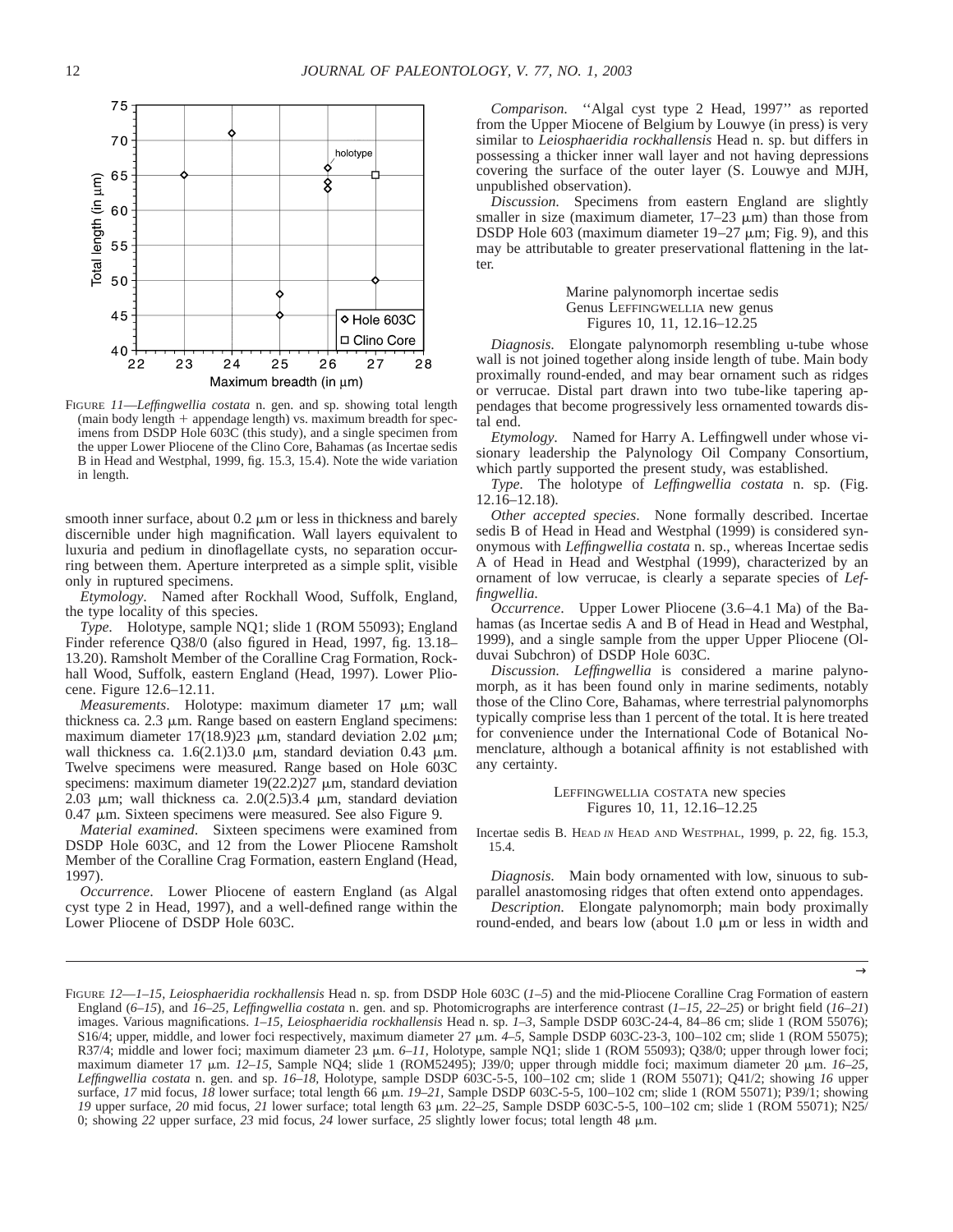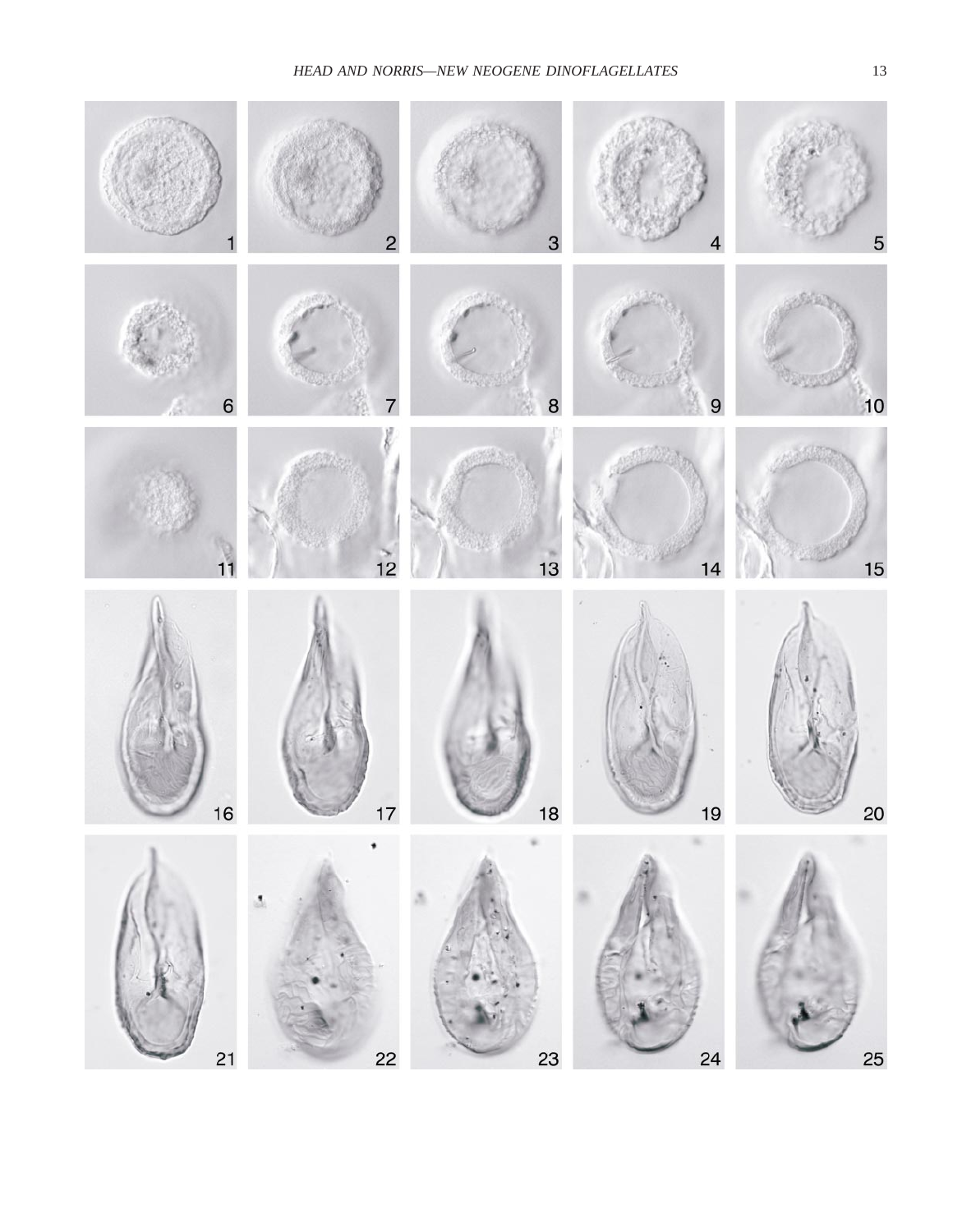height) sinuous to subparallel anastomosing ridges on outer surface. Ridge crests appear sharp. Ornament extends onto proximal ends of appendages, becoming progressively less well developed or smooth distally. Wall of main body usually considerably thicker than of appendages (e.g., holotype, Fig. 12.16–12.18), but thicknesses may be similar in some specimens (e.g., Fig. 12.22–12.25). Each appendage tapers distally; has u- or c-shaped transverse section (Fig. 10); thinning of wall often occurs towards lateral margins which are entire.

*Etymology*.Latin, *costa,* ridge; with reference to the ridged ornament on this species.

*Type*.Holotype, sample DSDP 603C-5-5, 100–102 cm; slide 1 (ROM 55071); England Finder reference Q41/2. Upper Pliocene. Figure 12.16–12.18.

*Measurements*.—Holotype: total length 66 μm, breadth 26 μm, maximum wall thickness  $2.5 \mu m$ , ratio of main body length/total length 0.30. Range of Hole 603C specimens: total length  $45(59.0)71 \mu m$ , breadth  $23(25.3)27 \mu m$ , maximum wall thickness  $1.0(2.3)3.0$   $\mu$ m, ratio of main body length/total length 0.26(0.30)0.37. Eight specimens measured. See also Figure 11.

*Material examined*.—Eight specimens from a single sample from DSDP 603C (603C-5-5, 100–102 cm). One specimen from the Clino Core, Bahamas, illustrated in Head and Westphal (1999, p. 22, fig. 15.3, 15.4).

*Occurrence*.—Upper Pliocene of DSDP 603C, and upper Lower Pliocene of the Clino Core, Bahamas (as Incertae sedis B of Head in Head and Westphal, 1999).

Comparison.**-**Incertae sedis A of Head in Head and Westphal (1999), represented by two specimens from the Lower Pliocene of the Bahamas, differs from *Leffingwellia costata* n. sp. in having an ornament of low verrucae on the main body.

## ACKNOWLEDGMENTS

This research was partly supported by the Palynology Oil Company Consortium Research Grant (Unocal, Phillips, Amoco, Statoil, Norsk Hydro, Elf-Aquitaine), and by a Natural Sciences and Engineering Research Council of Canada operating grant to G.N. It was initiated in Toronto and completed in Cambridge. S. Kolev processed the samples and undertook a preliminary study of the dinoflagellates (Kolev, 1993). We thank S. Louwye (Ghent University, Belgium) and G. L. Williams (Geological Survey of Canada–Atlantic) for their thoughtful and detailed reviews, and R. F. Maddocks (University of Houston, Texas) for helpful advice and technical editing. M.J.H. gratefully acknowledges a Visiting Fellowship at Wolfson College, Cambridge.

#### REFERENCES

- ARTZNER, D. G., AND G. DÖRHÖFER. 1978. Taxonomic note: Lejeune*cysta* nom. nov. pro *Lejeunia* Gerlach 1961 emend. Lentin and Williams 1976—dinoflagellate cyst genus. Canadian Journal of Botany, 56: 1381–1382.
- BALECH, E. 1988. Los dinoflagelados del Atlántico Sudoccidental. Publicaciónes Especiales Instituto Español de Oceanografía, 1:1–310.
- BERGGREN, W. A. 1973. The Pliocene time scale: calibration of planktonic foraminifera and calcareous nannoplankton zones. Nature, 243: 391–397.
- BERGGREN, W. A. 1977. Late Neogene planktonic foraminiferal biostratigraphy of the Rio Grande Rise (South Atlantic). Marine Micropaleontology, 2:265–313.
- BERGGREN, W. A., D. V. KENT, C. C. SWISHER, III, AND M.-P. AUBRY. 1995a. A revised Cenozoic geochronology and chronostratigraphy, p. 129–212. *In* W. A. Berggren, D. V. Kent, and J. Hardenbol (eds.), Geochronology, Time Scales and Global Stratigraphic Correlation. Special Publication, 54. SEPM (Society for Sedimentary Geology), Tulsa, Oklahoma.
- BERGGREN, W. A., F. J. HILGEN, C. G. LANGEREIS, D. V. KENT, J. D. OBRADOVICH, I. RAFFI, M. E. RAYMO, AND N. J. SHACKLETON. 1995b.

Late Neogene chronology: new perspectives in high-resolution stratigraphy. GSA Bulletin, 107:1272–1287.

- BIFFI, U., AND D. GRIGNANI. 1983. Peridinioid dinoflagellate cysts from the Oligocene of the Niger Delta, Nigeria. Micropaleontology, 29:126– 145.
- BUJAK, J. P. 1980. Dinoflagellate cysts and acritarchs from the Eocene Barton Beds of southern England, p. 36–91. *In* J. P. Bujak, C. Downie, G. L. Eaton, and G. L. Williams (eds.), Dinoflagellate Cysts and Acritarchs from the Eocene of Southern England. The Palaeontological Association, Special Papers in Palaeontology, Number 24.
- BUJAK, J. P., C. DOWNIE, G. L. EATON, AND G. L. WILLIAMS. 1980. Dinoflagellate Cysts and Acritarchs from the Eocene of Southern England. The Palaeontological Association, Special Papers in Palaeontology, Number 24, 100 p.
- BUKRY, D. 1973. 16: Low-latitude coccolith biostratigraphic zonation, p. 685–703. *In* N. T. Edgar, J. B. Saunders, et al. (eds.), Initial Reports of the Deep Sea Drilling Project, Volume 15. U.S. Government Printing Office, Washington, D.C.
- BUKRY, D. 1975. 24: Coccolith and silicoflagellate stratigraphy, Northwestern Pacific Ocean, Deep Sea Drilling Project Leg 32, p. 677–701. *In* R. L. Larson, R. Moberly, et al. (eds.), Initial Reports of the Deep Sea Drilling Project. Volume 32. U.S. Government Printing Office, Washington, D.C.
- BÜTSCHLI, O. 1885. Erster Band. Protozoa, p. 865-1088. *In* Dr. H. G. Bronn's Klassen und Ordnungen des Thier-Reiches, wissenschaftlich dargestellt in Wort und Bild. C. F. Winter'sche Verlagshandlung, Leipzig and Heidelberg.
- CANNINGA, G., J. D. A. ZIJDERVELD, AND J. E. VAN HINTE. 1987. Late Cenozoic magnetostratigraphy of Deep Sea Drilling Project Hole 603C, Leg 93, on the North American continental rise off Cape Hatteras, p. 839–848. *In* J. E. van Hinte, S. W. Wise, Jr., et al. (eds.), Initial Reports of the Deep Sea Drilling Project, 93(2). U.S. Government Printing Office, Washington, D.C.
- DE VERNAL, A., AND P. J. MUDIE. 1989. Pliocene and Pleistocene palynostratigraphy at ODP Sites 646 and 647, eastern and southern Labrador Sea, p. 401–422. *In* S. P. Srivastava, M. Arthur, B. Clement, et al. (eds.), Proceedings of the Ocean Drilling Program, Scientific Results, 105. Ocean Drilling Program, College Station, Texas.
- DUFFIELD, S., AND J. A. STEIN. 1986. Peridiniacean-dominated dinoflagellate cyst assemblages from the Miocene of the Gulf of Mexico shelf, offshore Louisiana. American Association of Stratigraphic Palynologists, Contributions Series, 17:27–46.
- ENGEL, E. R. 1992. Palynologische Evidenz klimarelevanter Ereignisse in miozänen Sedimenten des Nordatlantiks. Geologisches Jahrbuch, Series A, 125:3–139.
- EISENACK, A. 1958. *Tasmanites* Newton 1875 und *Leiosphaeridia* n. g. als Gattungen der Hystrichosphaeridea. Palaeontographica, Abt. A, 110:1–19.
- FENSOME, R. A., F. J. R. TAYLOR, G. NORRIS, W. A. S. SARJEANT, D. I. WHARTON, AND G. L. WILLIAMS. 1993. A Classification of Living and Fossil Dinoflagellates. Micropaleontology Special Publication Number 7, 351 p.
- GERLACH, E. 1961. Mikrofossilien aus dem Oligozän und Miozän Nordwestdeutschlands, unter besonderer Berücksichtigung der Hystrichosphären und Dinoflagellaten. Neues Jahrbuch für Geologie und Paläontologie, Abhandlungen, 112:143–228.
- HABIB, D. 1976. Neocomian dinoflagellate zonation in the western North Atlantic. Micropaleontology, 21:373–392. [Imprinted, 1975]
- HAECKEL, E. 1894. Systematische Phylogenie. Entwurf eines natürlichen Systems der Organismen auf Grund ihrer Stammegeschichte, I. Systematische Phylogenie der Protisten und Pflanzen. Berlin, Reimer,  $xy+400$  p.
- HEAD, M. J. 1993. Dinoflagellate cysts, sporomorphs, and other palynomorphs from the marine uppermost Pliocene St. Erth Beds, Cornwall, southwestern England. The Paleontological Society, Memoir 31:1–62.
- HEAD, M. J. 1997. Thermophilic dinoflagellate assemblages from the mid Pliocene of eastern England. Journal of Paleontology, 71:165–193.
- HEAD, M. J., AND H. WESTPHAL. 1999. Palynology and paleoenvironments of a Pliocene carbonate platform: the Clino Core, Bahamas. Journal of Paleontology, 73(1):1–25.
- HEAD, M. J., R. HARLAND, AND J. MATTHIESSEN. 2001. Cold marine indicators of the late Quaternary: the new dinoflagellate cyst genus